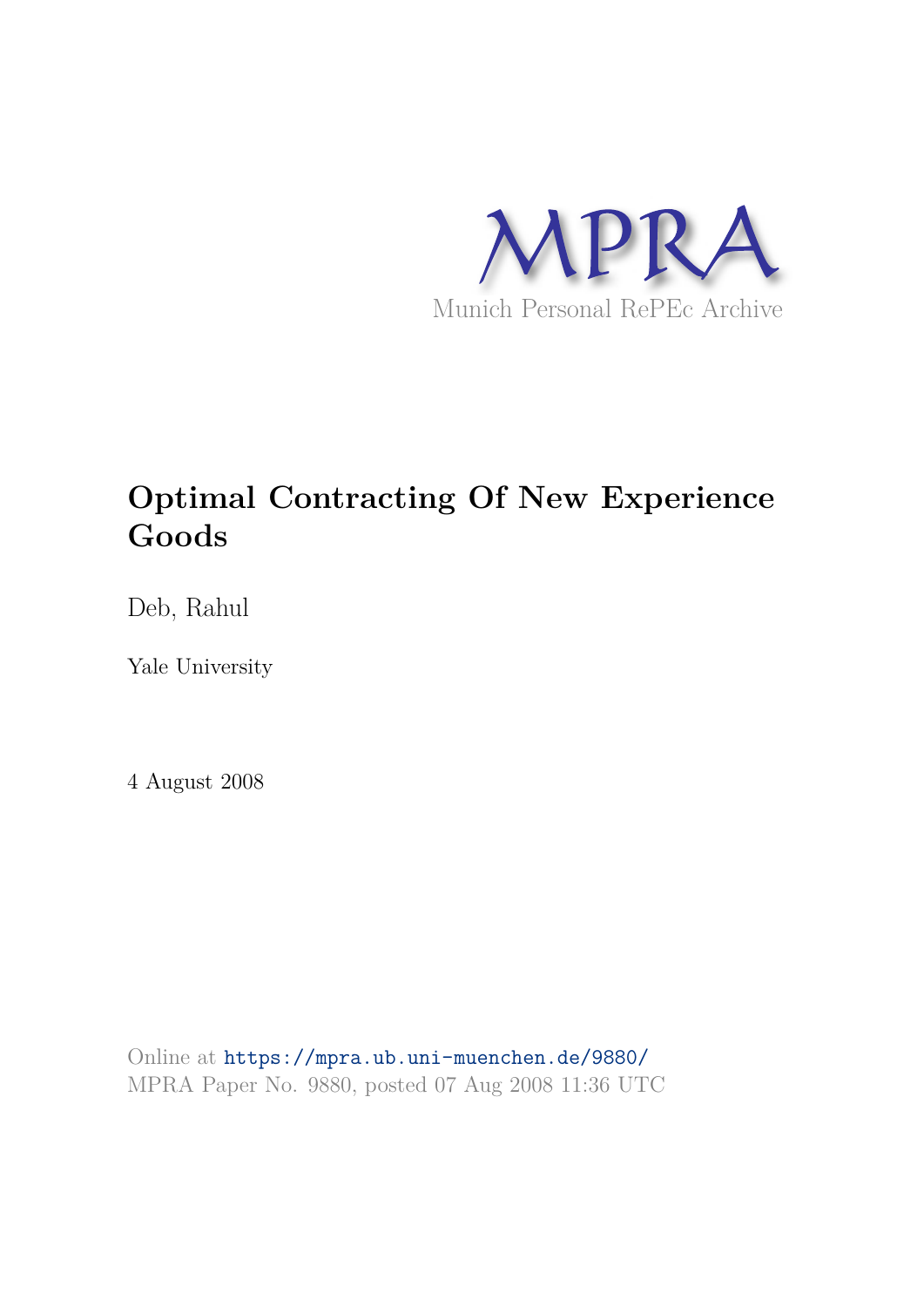## OPTIMAL CONTRACTING OF NEW EXPERIENCE GOODS

RAHUL DEB†

ABSTRACT. We model new experience goods in the context of dynamic mechanism design. These are goods for which an agent is unsure of her valuation but can learn it through consumption experience. We consider a dynamic environment with a single buyer and seller in which contracting occurs over  $T$  periods, where each time the agent consumes the object, she receives a signal which allows her to revise her valuation. In this setting, experimentation with the product is strategic both for the buyer and seller. We derive the efficient and seller optimal contracts and compare them. We present a simple two period example which highlights some of the key features of the model. Finally, the methodology developed in the paper can be used to design efficient and optimal contracts in a multi-buyer setting with learning, where each buyer has single unit demand and there is a single object for sale in each period.

Keywords: Dynamic mechanism design, new experience goods, bandit problems.

## 1. INTRODUCTION

Mechanism design is perhaps the most prominent method used by economists to design contracts and study price discrimination in a variety of different settings. However, the majority of the literature focuses on static models in which contracting occurs only in a single period and assumes, that the agents know their valuations at the time at which they agree to the contract. Recently, there have been exciting developments which extend some standard results of static mechanism design theory to a general dynamic setting. In dynamic mechanism design, the agents' valuations follow a stochastic process, which implies that they have new private information at each period. The contract offered by the principal in a given period depends not only on the current report by an agent but also on all previous reports as well. Athey and Segal (2007) and Bergemann and Valimaki (2008) study the design of efficient mechanisms in a dynamic context whereas Pavan, Segal and Toikka (2008) (henceforth referred to as PST) derive a seller optimal mechanism for multiperiod contracting, extending the results of Myerson (1981) to a dynamic setting.

This paper studies a multi period contracting problem with learning. We set up a model where an agent would like to contract with the principal for T periods. At each period the agent has single unit demand for the object, the valuation of which evolves over time. If the agent consumes the object at any period, she receives a signal from her consumption experience which allows her to

<sup>†</sup>Department of Economics, Yale University, Box 208268, New Haven, CT 06520-8268 E-mail address: rahul.deb@yale.edu.

Date: August 4, 2008.

I would like to thank Dirk Bergemann for invaluable guidance on this project. I would also like to thank Maher Said for useful comments. Needless to say, all errors are mine.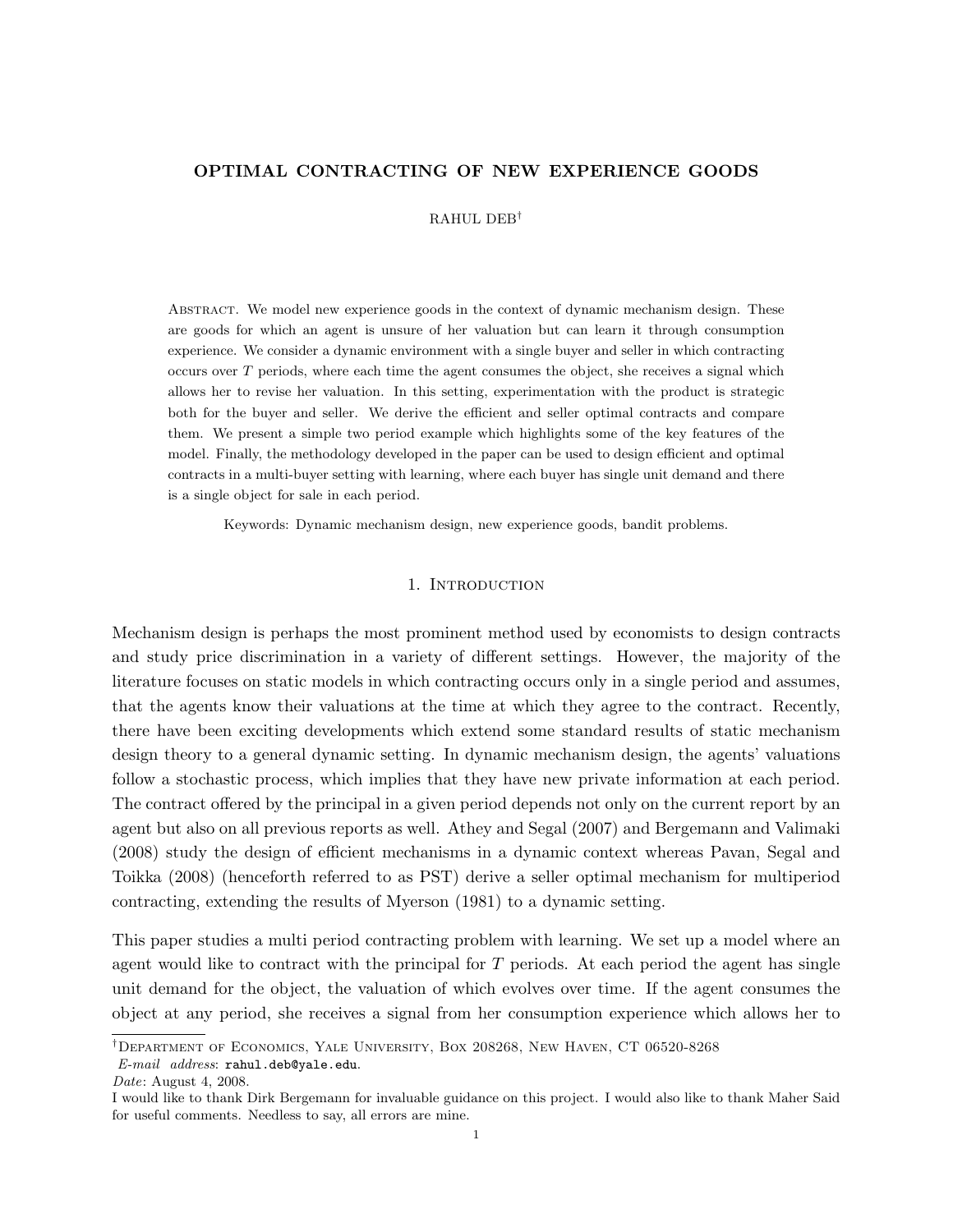update her valuation for the object. This is the key difference between a model of learning and the standard dynamic mechanism design problem. In standard dynamic mechanism design the agent's valuation evolves over time whether or not she consumes the object. In our setting, valuations are only updated by consumption and hence there is a potential benefit to experimentation for the buyer. Moreover, if the seller expects the buyer to like the product after she tries it, she can extract surplus from the buyer for allowing her to experiment and update her valuation. Hence, experimentation affects both the buyer's and seller's incentives and hence social welfare and seller revenue.

This model is relevant to a number of commonly occurring situations. Introductory pricing is a well-known phenomenon where a seller offers a low price initially to the buyer, so that the buyer can learn the attributes of the good. After the introductory pricing period, the seller typically offers a different price to the buyer who may or may not choose to continue consuming the product. An implicit motivation of such behavior is that the buyer may be imperfectly informed or simply unaware about her valuation for the product but by allowing her to experiment for a low price, she can revise her valuation through consumption experience. Such situations are rife in the real world. We observe cable television companies offering discounts for the first few months of service, gyms which allow one to try the equipment for free for the first few weeks and software which offer a free initial trial period following which a license must be purchased to continue using the software. Interestingly, our model predicts that, in general, such pricing is not revenue maximizing.

Specifically, we model a multi-period environment with a single buyer and seller. The buyer has an initial private valuation  $\theta_1$  for the object which is unobserved by the seller. If the buyer consumes the object in any period t, she receives a signal  $\xi_t$  from her experimentation which allows her to reassess the value of the object and then decide whether to consume it again in the subsequent periods. The signal  $\xi_t$  is unobserved by the seller. At each period the buyer reports a message to the seller if she has new private information, i.e., a revised valuation for the object. The seller commits to a T period contract at period 1. This contract offers a menu of prices and probabilities of receiving the object at each period  $t$ , which depends on not only the period  $t$  message (if there is new private information) but also on all previous messages. Lastly, we assume that the buyer can break the contract and walk away at any period. We derive the socially efficient contract and the revenue maximizing contract for the seller.

This problem bears resemblance to the multi-armed bandit problem. The multi-armed bandit problem is a statistical decision model of an agent trying to optimize her decisions while simultaneously improving her information. It can be thought of in terms of a gambler who sequentially chooses which of  $K$  different arms of a slot machine to play so as to maximize her reward. Choosing an arm leads to an instantaneous payoff but the process which determines the payoff evolves during the course of play. The key feature is that the distribution of returns from an arm only change when it is chosen. Hence, there is a trade-off between exploring different arms to discover the optimal one and exploiting the arm which is known to give the best payoff at the present time (see Bergemann and Valimaki (2006) for a survey of the economics literature on bandit problems). In our setting,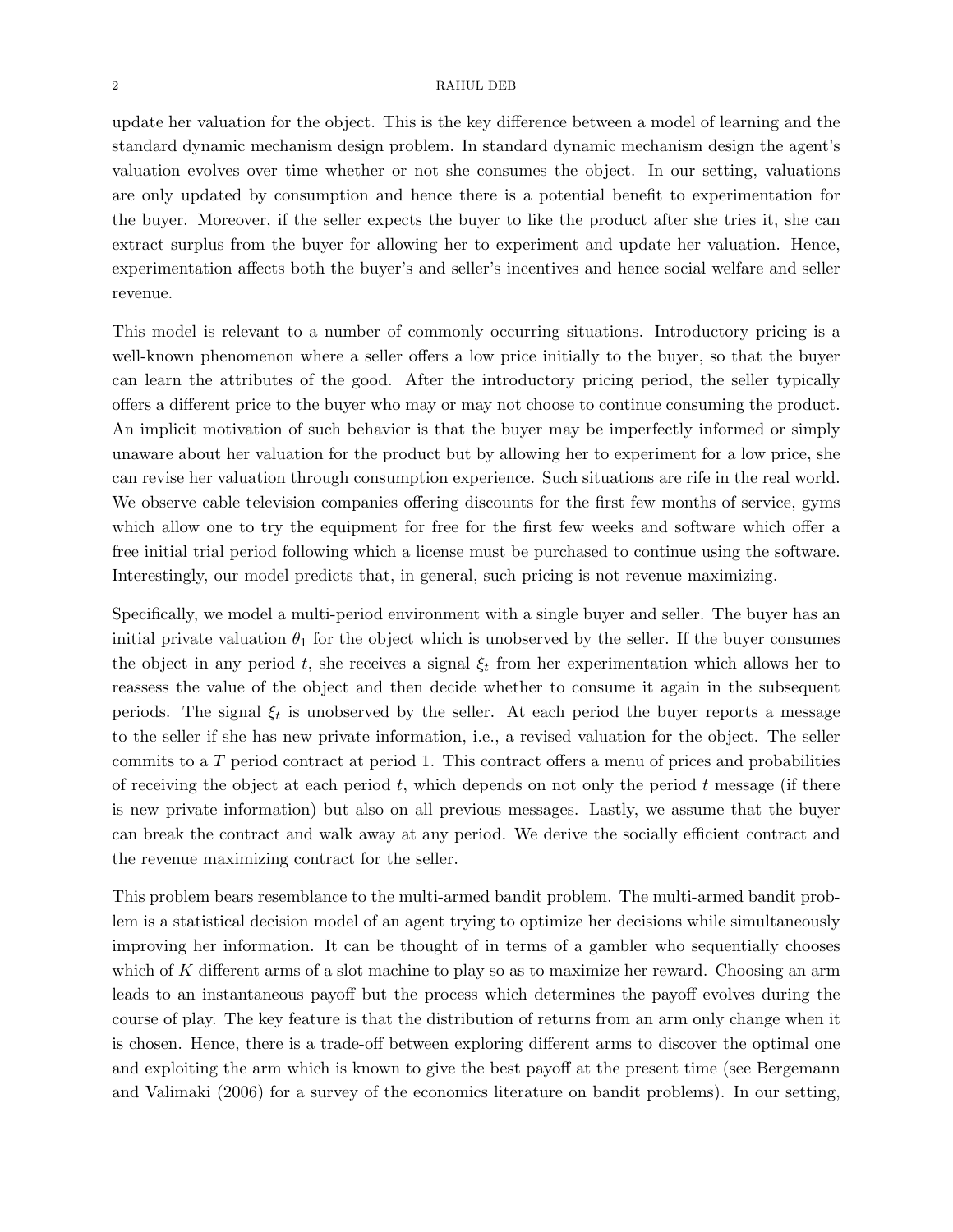the buyer experiments by consuming the product at a price. This experimentation leads her to update her value and hence her payoff. Of course, she always has a 'safe arm' which offers a payoff of 0, which is the option of breaking the contract.

The model in this paper resembles that of PST. They study revenue maximization in a very general dynamic setting whereas in this paper we study learning in a dynamic quasilinear framework. In fact, they present a special case of our learning model as an application of their results (the assumptions of which we will explicitly discuss as we are defining our model). It should be pointed out however, that they do not derive a closed form solution for either the efficient or the optimal contract even for this special case. They instead make qualitative arguments regarding the optimal and efficient contract and their intuition is corroborated by the closed form solutions of our general model. Lastly, it should be pointed out that this paper bears closest resemblance to Pavan (2007) which is an older working paper version of PST. For completeness, we would like to refer the reader to a few other important papers in the mechanism design literature which are similar in spirit to our work- Baron and Besanko (1984), Battaglini (2005), Courty and Li (2000) and Eso and Szentes (2007), to name but a few.

The paper is organized as follows. Section 2 describes the framework of the model and some key assumptions. Section 3 derives the socially efficient contract. Section 4 sets up the seller's revenue maximization problem and derives its closed form solution. Section 5 presents a simple 2 period example which highlights some of the important features of our results. Section 6 discusses the assumption of independent shocks made in this paper. Finally, section 7 discusses some simple extensions of our model and provides concluding remarks. The appendix contains some of the proofs.

## 2. The Model

The model consists of a single buyer and a single seller. Where not explicitly mentioned the buyer is referred to using feminine pronouns and the seller using masculine pronouns. Contracting occurs over T time periods where individual time periods are denoted by  $t \in \{1, 2, \ldots, T\}$ . We assume that both the buyer and the seller are risk neutral and that the seller has a cost of zero (assuming zero seller cost is purely for ease of exposition as the results in the paper generalize trivially to nonzero seller cost). The discount factor is given by  $\delta \in [0,1]$ .

The valuation of the buyer at time t is given by  $\theta_t$ . At period 1, the buyer realizes an initial valuation which is unobserved by the seller. This value is denoted by  $\theta_1 \in \Theta$  where  $\Theta$  is the bounded interval  $[\underline{\theta}_1, \overline{\theta}_1] \subset \mathbb{R}$ .  $\theta_1$  is drawn from a distribution F, which is assumed to be strictly increasing on the support  $\Theta$ . If the buyer consumes the object at a time t she receives a signal from her consumption experience which allows her to revise her valuation. The signal  $\xi_t \in \Xi_t \equiv \Xi \equiv (-\infty, \infty)$  is drawn independently from a distribution  $G<sup>1</sup>$  We will use  $\Xi_t$  and  $\Xi$  interchangeably for notational

<sup>1</sup>We discuss this assumption in sections 6 and 7.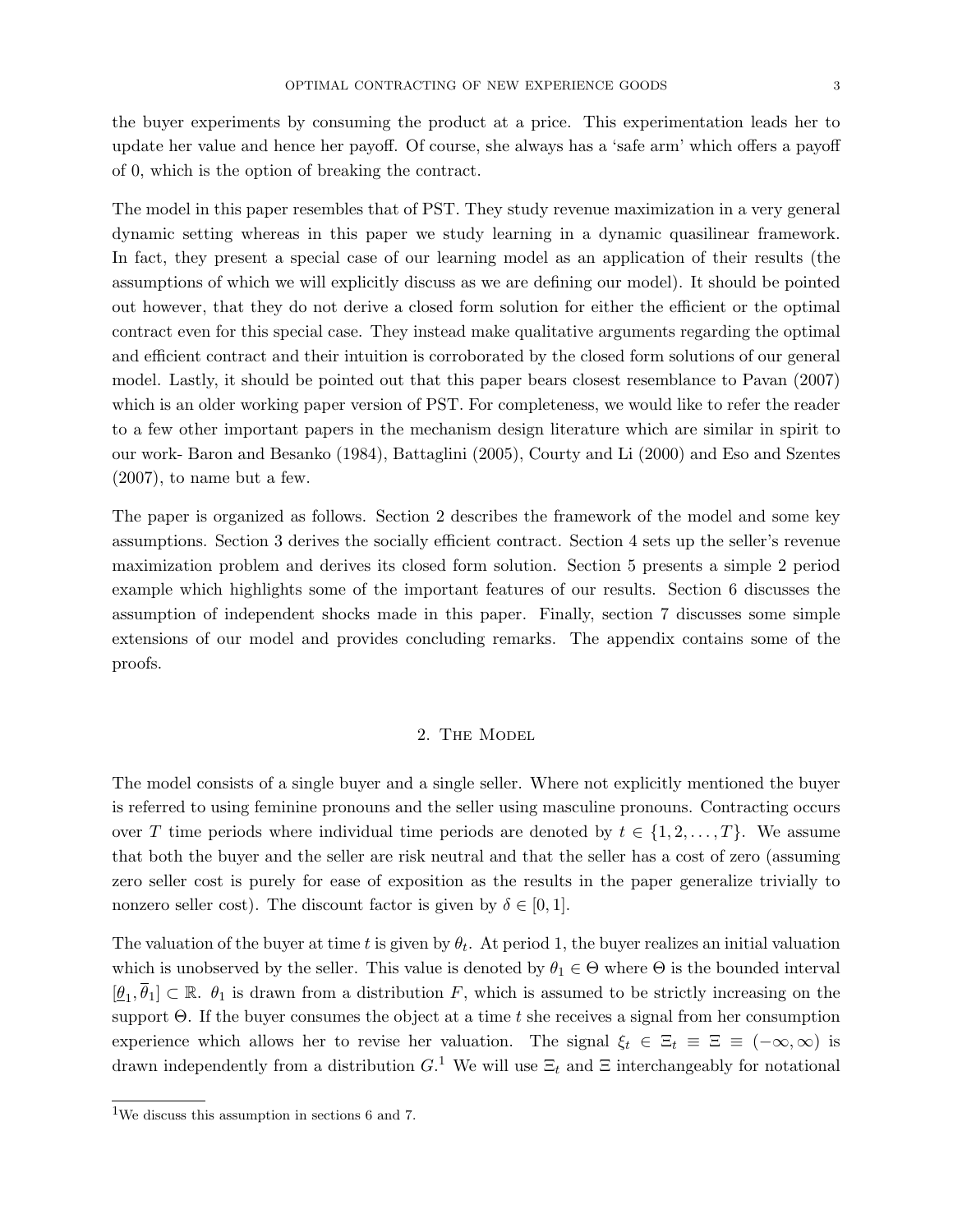convenience, but the meaning will remain clear. Since we make no assumptions about the support of G, this assumption of  $\xi_t$  being unbounded is without loss of generality.<sup>2</sup>

Let  $C^t = \{c_1^t, \ldots, c_{|C_t|}^t\}$  denote the set of time periods up to t where the buyer consumes the object. We denote the set of all possible consumption histories  $C^t$ , at period t by  $\mathscr{C}^t \equiv 2^{\{1,\dots,t-1\}}$ . For example, if  $t = 4$  and the buyer consumes the object in periods 1,2 and 4, then  $C^4 = \{c_1^4, c_2^4, c_4^4\} =$  ${1, 2, 4}.$ 

For ease of notation we define the vectors  $\xi^{C^t}$  and  $\xi^t$  as follows

$$
\xi^{C^t} = (\xi_{c_1^t+1}, \dots, \xi_{c_{|C^t|}^t+1})
$$
  

$$
\xi^t = (\xi_2, \dots, \xi_t)
$$

 $\xi^{C^t}$  denotes the vector of signals the buyer receives up to period  $t+1$  due to consumption history C<sup>t</sup>. In our example when  $C^4 = \{1, 2, 4\}, \, \xi^{C^4} = (\xi_2, \xi_3, \xi_5).$ 

Values evolve according to valuation functions v, which depend on the initial valuation  $\theta_1$  and subsequent signals  $\xi_t$ . Hence if the buyer receives  $r-1$  signals  $v_r$  is defined as  $v_r : \Theta \times \Xi^{r-1} \to \mathbb{R}$ . We assume these value functions are Markov, that is, for any  $\theta_1$ ,  $\xi^r$  and  $\tilde{\theta}_1$ ,  $\tilde{\xi}^r$  such that  $v_r(\theta_1, \xi^r)$  =  $v_r(\tilde{\theta}_1, \tilde{\xi}^r)$ , it must be the case that for all  $s > r$ 

$$
v_s(\theta_1, \xi^r, \xi_{r+1}, \dots, \xi_s) = v_s(\tilde{\theta}_1, \tilde{\xi}^r, \xi_{r+1}, \dots, \xi_s)
$$

We can now define period t valuation  $\theta_t$  in terms of the initial value and the subsequent consumption history  $C^{t-1}$  (with  $r = |C^{t-1}|$ ) by using valuation functions v.

$$
\theta_t = v_t^{C^{t-1}}(\theta_1, \xi^{C^{t-1}}) = v_r(\theta_1, \xi^{C^{t-1}})
$$

This function defines how the buyer's valuation evolves as she receives new signals from her experimentation. It is assumed that the seller knows the functions  $v$  and the distributions  $F$  and G. We will make the following key assumptions about the distribution of initial value  $F$  and value functions  $v$ .

A1 The density f of cdf  $F$  is log concave, implying the monotone hazard rate condition.

- A2  $v_r$  is differentiable and strictly increasing in all arguments.
- A3 For  $2 \le r \le s$ ,  $\lim_{\xi_r \to \infty} v_s(\theta_1, \xi^s) \to \infty$  and  $\lim_{\xi_r \to -\infty} v_s(\theta_1, \xi^s) \to -\infty$ .
- A4  $v_s(\theta_1,\xi^s)$  are concave in  $\theta_1$  and  $\frac{\partial^2 v_s(\theta_1,\xi^s)}{\partial \theta_1 \partial \xi_s}$  $\frac{v_s(\theta_1,\xi^s)}{\partial \theta_1 \partial \xi_r} \leq 0$  for any  $(\theta_1,\xi^s)$ ,  $r \leq s$ .

A5 For any  $r \geq 3$ , any  $s \geq r$  and any  $(\theta_1, \xi^r, \xi_{r+1}, \dots, \xi_s)$ 

$$
\frac{\partial^2 v_s(\theta_1,\xi^r,\xi_{r+1},\ldots,\xi_s)}{\partial \theta_1 \partial \xi_{r-1}} \frac{\partial v_r(\theta_1,\xi^r)}{\partial \xi_r} \leq \frac{\partial^2 v_s(\theta_1,\xi^r,\xi_{r+1},\ldots,\xi_s)}{\partial \theta_1 \partial \xi_r} \frac{\partial v_r(\theta_1,\xi^r)}{\partial \xi_{r-1}}
$$

Similarly for  $r = 2$  and any  $(\theta_1, \xi_2, \dots, \xi_s), s \geq 2$ 

$$
\frac{\partial^2 v_s(\theta_1,\xi_2,\ldots,\xi_s)}{\partial \theta_1^2} \frac{\partial v_2(\theta_1,\xi_2)}{\partial \xi_2} \le \frac{\partial^2 v_s(\theta_1,\xi_2,\ldots,\xi_s)}{\partial \theta_1 \partial \xi_2} \frac{\partial v_2(\theta_1,\xi_2)}{\partial \theta_1}
$$

<sup>&</sup>lt;sup>2</sup>The assumption implies that the mechanism must be defined for reported values that are potentially outside the support of G. However, in equilibrium the only values that the buyer will report will lie in the support.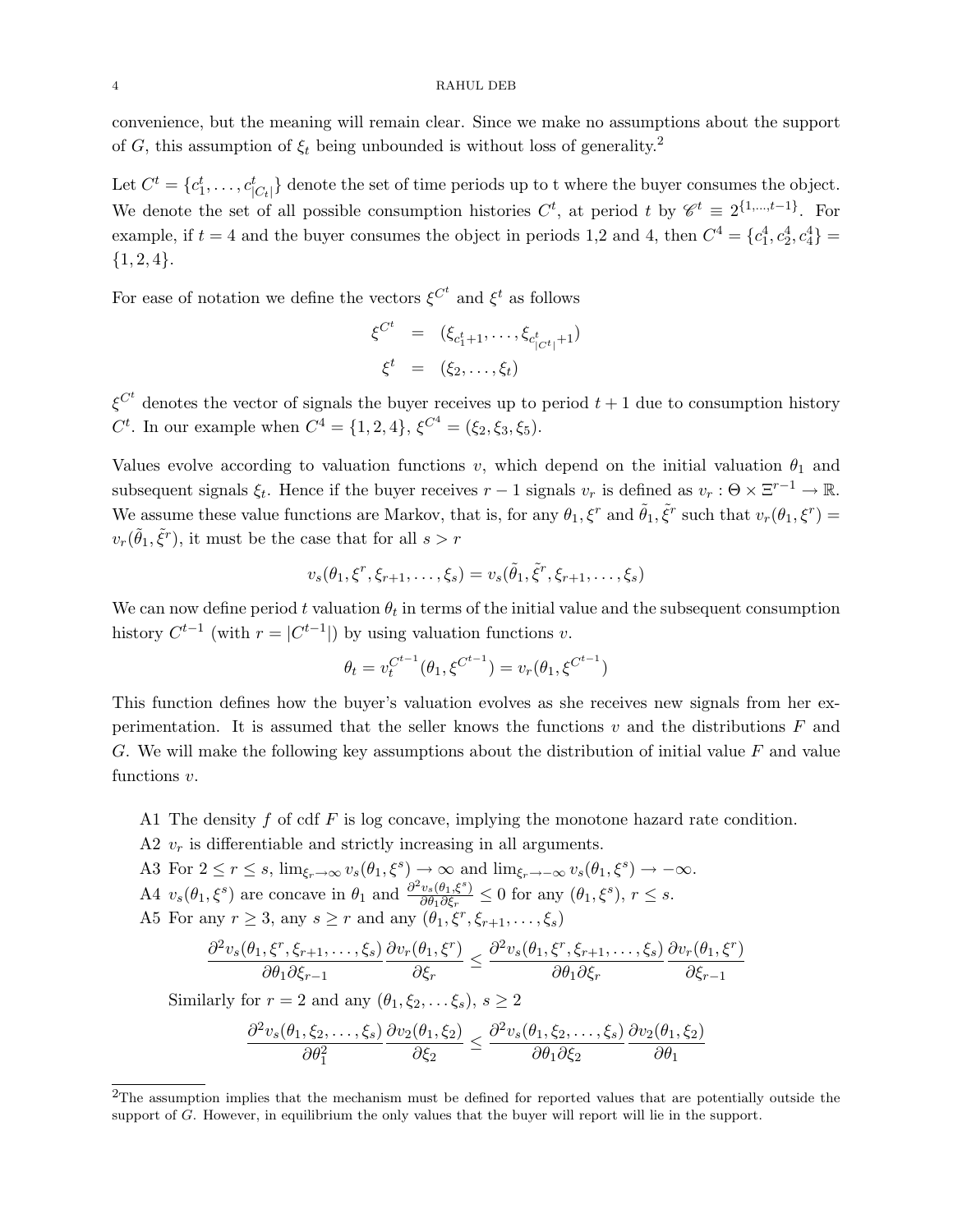These assumptions are identical to those required by Pavan (2007). Assumption A1 is the standard monotone hazard rate assumption used in much of the mechanism design literature. Assumptions A2 and A3 are natural properties of a value function and are hence innocuous. Assumption A4 is an intuitive concavity condition, which one would expect a dynamic valuation function to satisfy. Assumption A5, admittedly has no obvious economic interpretation. It is purely a technical assumption required for our results. As a justification, we observe that a number of natural value functions satisfy our assumptions. Consider for example the following value functions.

(1) 
$$
\theta_t = v_t(\theta_1, \xi^t) = \theta_1 + \sum_{i=1}^t \xi_i
$$

(2) 
$$
\theta_t = v_t(\theta_1, \xi^t) = \alpha_1^t \theta_{t-1} + \dots + \alpha_k^t \theta_{t-k} + \xi_t
$$

(3) 
$$
\theta_t = v_t(\theta_1, \xi^t) = \theta_1 \times \prod_{i=1} \xi_i
$$

The value function (1) is the random walk case and is a special case of a general linear autoregressive process of order k  $(AR(k))$ , in which values are defined recursively by equation (2). Finally, (3) is an example of a value function where the shocks are multiplicative.

We now define the message space. At period 1, the set of messages is denoted by  $M_1$ . At any period  $t > 1$ , if the buyer receives the object at period  $t - 1$ , she receives a signal  $\xi_t$  about her valuation from her consumption experience and she can report a message from message space  $M_t$ . If she does not receive the object at  $t - 1$  then she has no new private information and hence does not make a report. The seller commits to a mechanism consisting of a series of functions  $q, p$ , which depend on the current time period t, the history of buyer consumption  $C^{t-1}$  and the history of reported messages.  $q$  denotes the probability of receiving the object and  $p$  is the price. More formally

$$
q_t^{C^{t-1}} : M_1 \times M_{c_1^{t-1}+1} \times \cdots \times M_{c_r^{t-1}+1} \to [0, 1]
$$
  

$$
p_t^{C^{t-1}} : M_1 \times M_{c_1^{t-1}+1} \times \cdots \times M_{c_r^{t-1}+1} \to \mathbb{R}
$$
  
where  $r = |C^{t-1}|$ 

Returning to the above 5 period example, where  $C^4 = \{1, 2, 4\}$ . At period 5, the mechanism offers a contract  $(q_5^{C^4}, p_5^{C^4})$  where  $q_5^{C^4}: M_1 \times M_2 \times M_3 \times M_5 \to [0, 1]$  and similarly  $p_5^{C^4}: M_1 \times M_2 \times M_3 \times M_5 \to 0$ R. In other words since the buyer does not receive the object in period 3, she has no new private information, and hence does not report in period 4. However, she ends up consuming the object in period 4 and therefore once again makes a report in period 5.

Note that while we force the seller to commit to a contract at period 1, we allow the buyer to walk away and end the contract at any time period. Because the contract cannot be renegotiated, this does not give the buyer additional bargaining power by threatening to walk away. It merely forces the contract to be individually rational for the buyer at all time periods. The timing and the contracting are made more explicit below.

• The buyer learns her initial value  $\theta_1$ .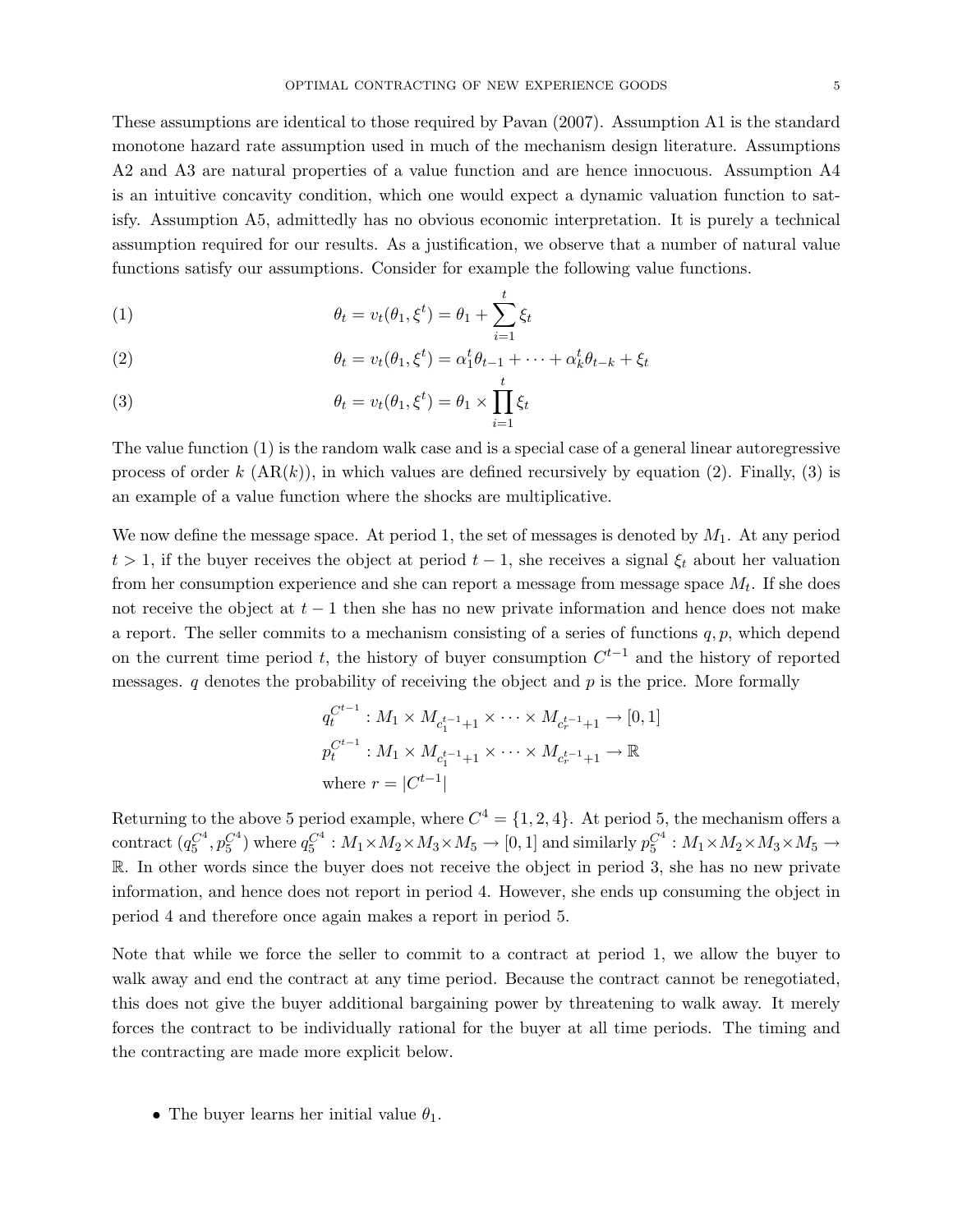- The seller offers a mechanism given by  $(q_1, p_1), (q_2^{C^1}, p_2^{C^1}), \ldots, (q_T^{C^{T-1}}, p_T^{C^{T-1}})$  for all  $C^1 \in$  $\mathscr{C}^1, \ldots, C^{T-1} \in \mathscr{C}^{T-1}.$
- The buyer reports a message  $m_1 \in M_1$ .
- Having reported  $m_1$ , she is offered the object with probability  $q_1(m_1)$  with corresponding transfer  $p_1(m_1)$ . If she agrees then the contract is enacted, otherwise, if she refuses to participate then both she and the seller get a payoff of 0 and the contract terminates.
- If she receives the object (if  $q_1(m_1) < 1$ , she might not), she receives signal  $\xi_2$  through her consumption experience. If she doesn't receive the object, she gets no further information.
- If she ends up receiving the object in period 1, she reports a message  $m_2 \in M_2$  and is offered  $q_2^{C^1}(m_1, m_2)$ ,  $p_2^{C^1}(m_1, m_2)$  where  $C^1 = \{1\}$ . If she agrees then the contract is enacted, otherwise, if she refuses to participate then both she and the seller get a payoff of 0 in period 2 and the contract terminates.
- If she does not end up receiving the object in period 1, she is offered  $q_2^{C^1}(m_1)$ ,  $p_2^{C^1}(m_1)$  where  $C^1 = \phi$ . If she agrees then the contract is enacted, otherwise, if she refuses to participate then both she and the seller get a payoff of 0 in period 2 and the contract terminates.
- This process continues for the duration  $T$  or until the buyer decides to break the contact.

Finally, we observe that since the seller commits to the full  $T$  period mechanism, the Revelation Principle applies and we need only consider direct mechanisms. In other words, we need only consider mechanisms where  $M_1 \equiv \Theta$  and  $M_t \equiv \Xi_t$ . In all subsequent sections we analyze only the direct mechanisms

$$
q_t^{C^{t-1}} : \Theta \times \Xi_{c_1^{t-1}+1} \times \cdots \times \Xi_{c_r^{t-1}+1} \to [0, 1]
$$
  

$$
p_t^{C^{t-1}} : \Theta \times \Xi_{c_1^{t-1}+1} \times \cdots \times \Xi_{c_r^{t-1}+1} \to \mathbb{R}
$$
  
where  $r = |C^{t-1}|$ 

PST study a special case of this learning model. They assume that the initial valuation and subsequent shocks are normally distributed. In their setting, the t period valuation  $\theta_t$  is a weighted average of value  $\theta_{t-1}$  and signal  $\xi_t$ . Clearly this is a special case of our setting. Moreover, they also assume that the seller offers a contract  $q_t$  at each period where  $q_t \in \{0,1\}$ . In other words they do not allow the seller to offer probabilistic contracts to the buyer. Lastly, they do not derive closed form solutions for the efficient and seller optimal contract which is in contrast to this paper.

## 3. The Efficient Policy

We start off by deriving the efficient policy. Since the seller has no cost, the ex-ante efficient policy maximizes the following surplus function

$$
\theta_1 q_1(\theta_1) + \sum_{t=2}^T \sum_{C^{t-1} \in \mathscr{C}^{t-1}} \delta^t \int_{\Xi_2} \cdots \int_{\Xi_T} \mu_q(C^{t-1}) q_t^{C^{t-1}}(\theta_1, \xi^{C^{t-1}}) v_t^{C^{t-1}}(\theta_1, \xi^{C^{t-1}}) dG(\xi_2) \dots dG(\xi_T)
$$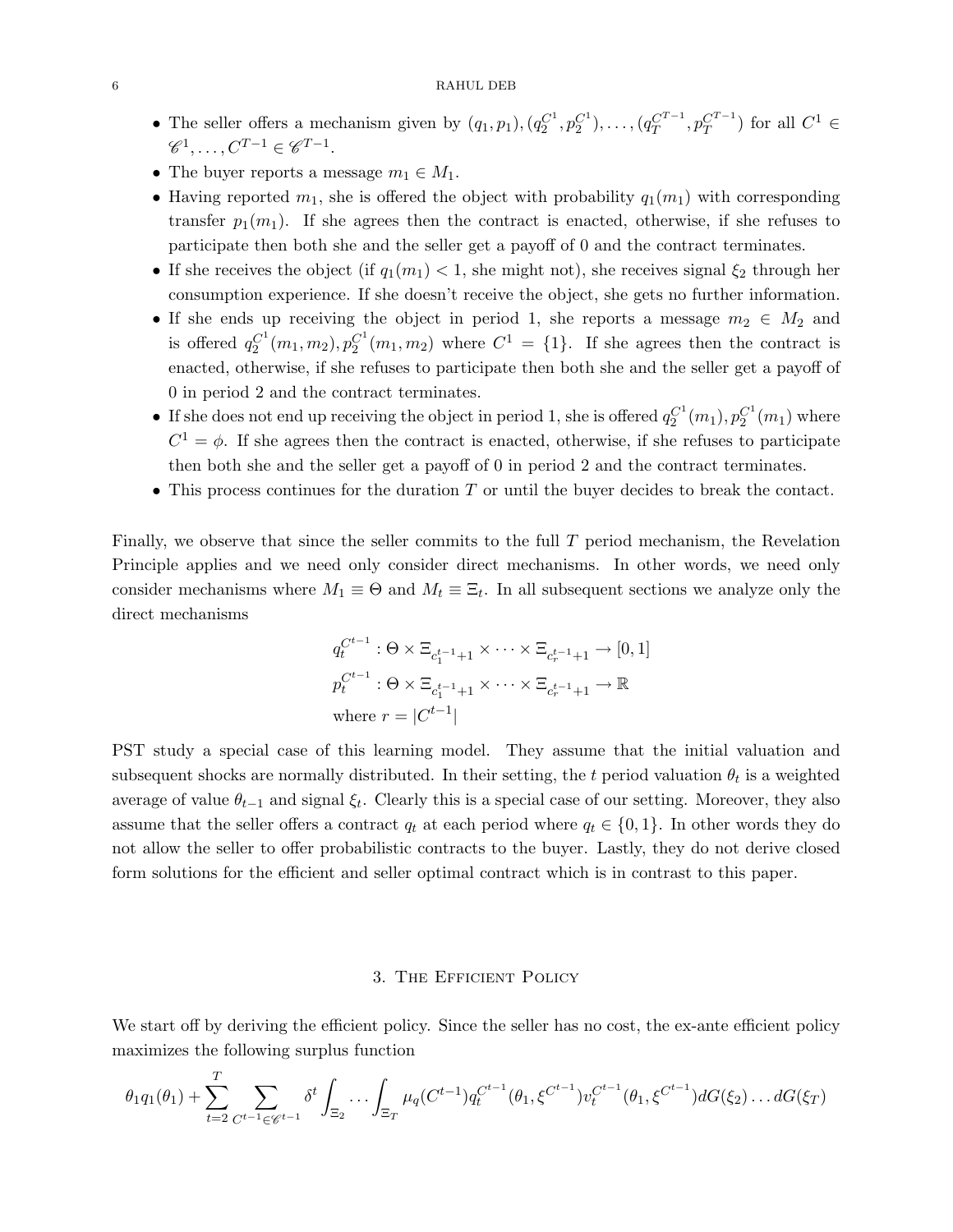Where  $\mu_q(C^{t-1})$  is the probability that history of consumption  $C^{t-1}$  occurs as a result of contract q. Hence,

$$
\mu_q(C^{t-1}) = \prod_{s=2}^{t-1} w_s^{D^{s-1}} (\theta_1, \xi^{D^{s-1}})
$$
  
where  $D^{s-1} = C^{t-1} \cap \{1, ..., s-1\}$   
and  

$$
w_s^{D^{s-1}} (\theta_1, \xi^{D^{s-1}}) = \begin{cases} q_s^{D^{s-1}} (\theta_1, \xi^{D^{s-1}}) & \text{if } s \in C^{t-1} \\ 1 - q_s^{D^{s-1}} (\theta_1, \xi^{D^{s-1}}) & \text{if } s \notin C^{t-1} \end{cases}
$$

We now derive the efficient contract by backward induction. At time period  $T$ , for any history of consumption  $C^{T-1}$ , the efficient contract must be

$$
q_T^{C^{T-1}}(\theta_1,\xi^{C^{T-1}})=\left\{\begin{array}{ll} 1 & \text{if } v_T^{C^{T-1}}(\theta_1,\xi^{C^{T-1}})\geq 0\\ 0 & \text{otherwise} \end{array}\right.
$$

Similarly, at time period  $T-1$ , for any history of consumption  $C^{T-2}$ , the efficient contract will be

$$
q_{T-1}^{C^{T-2}}(\theta_1, \xi^{C^{T-2}}) = \begin{cases} 1 & \text{if } v_{T-1}^{C^{T-2}}(\theta_1, \xi^{C^{T-2}}) + \\ & \delta \int_{\Xi_T} q_T^{C^{T-1}}(\theta_1, \xi^{C^{T-1}}, \xi_T) v_T^{C^{T-1}}(\theta_1, \xi^{C^{T-2}}, \xi_T) dG(\xi_T) \ge 0 \\ 0 & \text{otherwise} \end{cases}
$$

where  $C^{T-1} = C^{T-2} \cup \{T-1\}$  and  $q_T$  is defined above. We observe that it is never efficient to not allocate the object in period  $T - 1$  and then allocate it in period T. This is because, from the definition of  $q_T$ , the second term  $\delta \int_{\Xi_T} q_T^{C^{T-1}}(\theta_1, \xi^{C^{T-1}}, \xi_T) v_T^{C^{T-1}}(\theta_1, \xi^{C^{T-2}}, \xi_T) dG(\xi_T)$  is always non-negative. Hence, if the object is not allocated in period  $T-1$ , it must be the case that  $v_{T-1}^{C^{T-2}}(\theta_1,\xi^{C^{T-2}})$  < 0 and hence the object will not be allocated in period T either. Conversely, notice that the efficient policy could allocate the object to the consumer even though her period T − 1 flow valuation  $v_{T-1}^{C^{T-2}}(\theta_1,\xi^{C^{T-2}})$  is negative. This is because there could be positive welfare gains from experimentation.

Lastly, we also observe that  $q^{T-1}$  and  $q^T$  never take a value between 0 and 1. When  $v_T^{C^{T-1}}(\theta_1,\xi^{C^{T-1}})$  = 0,  $q_T^{C^{T-1}}$  could potentially take a value between 0 and 1 but this will be outcome equivalent to  $q_T^{C^{T-1}} = 1$ . The same argument can be applied to  $q_{T-1}^{C^{T-2}}$ .

This argument can be backward inducted to period 1. We denote histories  $S^t = \{1, \ldots, t-1\}$ . These are histories at time  $t$  where the buyer gets the object in every period up to  $t$ . Hence, at these histories the value function  $v_t^{S^t}$  $t^{\delta^c}$  is simply equal to  $v_t$ .

**Proposition 1.** The efficient contract is given by the following quantities.

$$
q_T^{C^T}(\theta_1, \xi^{C^T}) = \begin{cases} 1 & \text{if } C^T = S^T = \{1, \dots, T-1\} \text{ and} \\ v_T(\theta_1, \xi^{S^T}) \ge 0 \\ 0 & \text{otherwise} \end{cases}
$$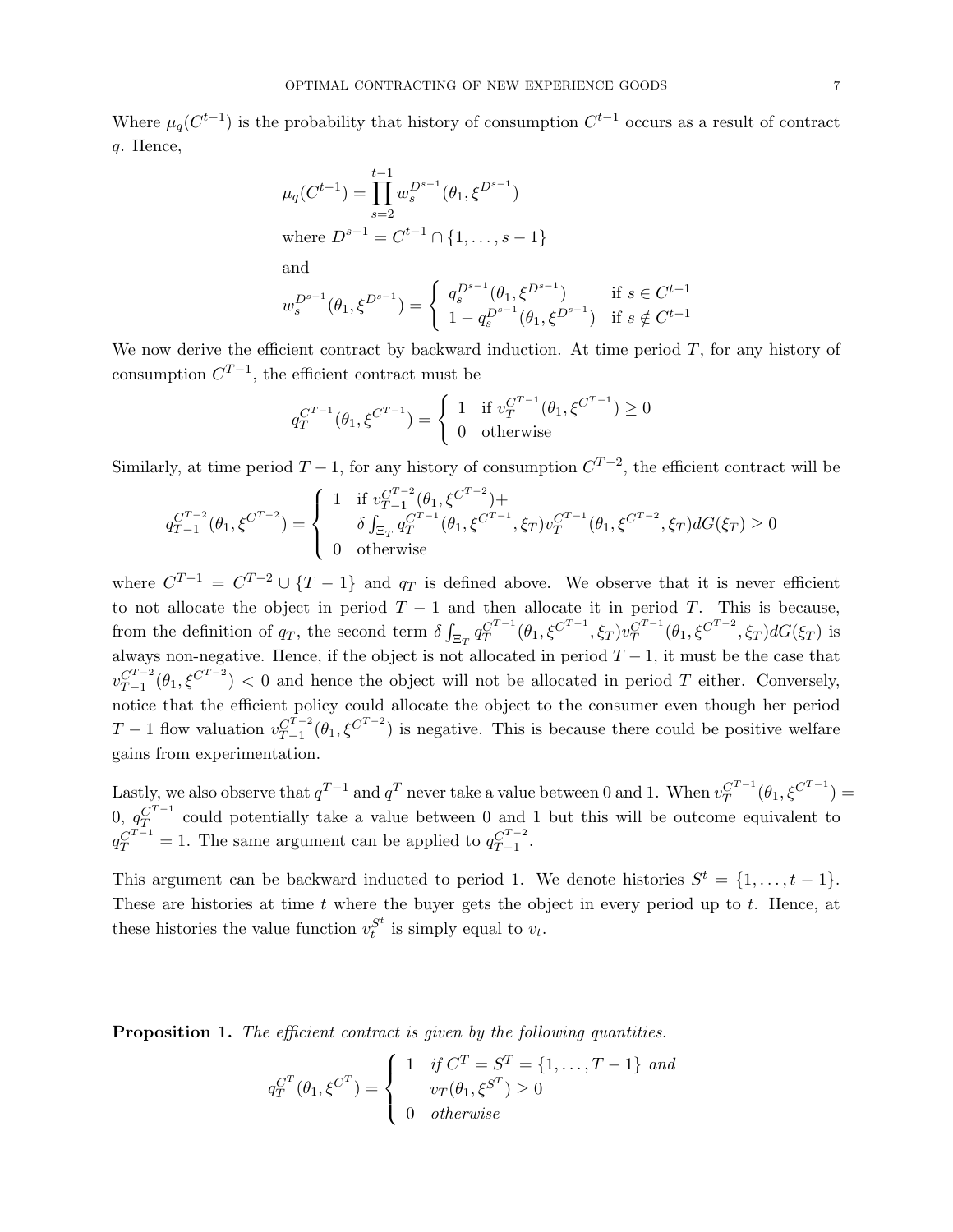$$
q_t^{C^t}(\theta_1, \xi^{C^t}) = \begin{cases} 1 & \text{if } C^t = S^t = \{1, \dots, t-1\} \text{ and} \\ & v_t(\theta_1, \xi^{S^t}) + \\ & \sum_{s=t+1}^T \int_{\Xi_{t+1}} \dots \int_{\Xi_T} \delta^{s-t} \left(\prod_{r=t+1}^s q_r^{S^r}(\theta_1, \xi^{S^r})\right) v_s(\theta_1, \xi^{S^s}) dG(\xi_{t+1}) \dots dG(\xi_T) \ge 0 \\ 0 & otherwise \end{cases}
$$

The efficient contract will allocate the object to the buyer with probability 1 as long as the sum of their value and their expected value from experimentation is non-negative. The efficient contract induces efficient experimentation, that is, if the flow value  $v_t$  of the buyer falls below 0, she is allowed to experiment if her value is expected to improve with experimentation. Also the efficient contract is a stopping rule where if the buyer does not receive the object in period t she will not receive it in any subsequent period.

## 4. The Seller Optimal Mechanism

In this section we will derive the seller optimal contract for 2 periods. This will highlight the key steps of the proof without the reader having to deal with complicated notation. We will state the result for the general T period case at the end of the section and provide the proof of incentive compatibility in the appendix.

We start off by defining the buyer's utility at period 2. There are two possible histories which we denote by  $C_1^2 = \{1\}$  and  $C_2^2 = \phi$ . When the buyer receives the object in period 1 having reported  $\hat{\theta}_1$ (with true value  $\theta_1$ ), she receives a signal given by  $\xi_2$ . Her utility in period 2 is then given in terms of her true valuations  $\hat{\theta}_1, \hat{\xi}_2$ , reported valuations  $\hat{\theta}_1, \hat{\xi}_2$  and history of consumption  $C_1^2$  as follows

$$
\tilde{U}_2^{C_1^2}(\theta_1,\xi_2;\hat{\theta}_1,\hat{\xi}_2) = v_2(\theta_1,\xi_2)q_2^{C_1^2}(\hat{\theta}_1,\hat{\xi}_2) - p_2^{C_1^2}(\hat{\theta}_1,\hat{\xi}_2)
$$

The tilde superscript is used for utility functions where the buyer has new information to report. The semicolon is used to separate the true from the reported values. If she does not receive the object her utility at period 2 is simply given by

$$
\hat{U}_{2}^{C_2^2}(\theta_1;\hat{\theta}_1)=\theta_1q_{2}^{C_2^2}(\hat{\theta}_1)-p_{2}^{C_2^2}(\hat{\theta}_1)
$$

If the buyer received the object at  $t = 1$  by reporting value  $\hat{\theta}_1$  and has realized true value and signal  $\theta_1, \xi_2$ , the highest utility she can get at  $t = 2$  is given by the solution to the following optimization problem.

(4) 
$$
\hat{U}_{2}^{C_{1}^{2}}(\theta_{1}, \xi_{2}; \hat{\theta}_{1}) = \max_{\hat{\xi}_{2}} \left\{ v_{2}(\theta_{1}, \xi_{2}) q_{2}^{C_{1}^{2}}(\hat{\theta}_{1}, \hat{\xi}_{2}) - p_{2}^{C_{1}^{2}}(\hat{\theta}_{1}, \hat{\xi}_{2}) \right\}
$$

The hat superscript on utility functions is used denote the maximum obtainable utility for the buyer, contingent on both the true values of the signals and the previously reported values of the signals. In other words

$$
\hat{U}_{2}^{C_{1}^{2}}(\theta_{1}, \xi_{2}, ; \hat{\theta}_{1}) = \max_{\hat{\xi}_{2}} \tilde{U}_{2}^{C_{1}^{2}}(\theta_{1}, \xi_{2}; \hat{\theta}_{1}, \hat{\xi}_{2})
$$

We now define incentive compatibility in this context.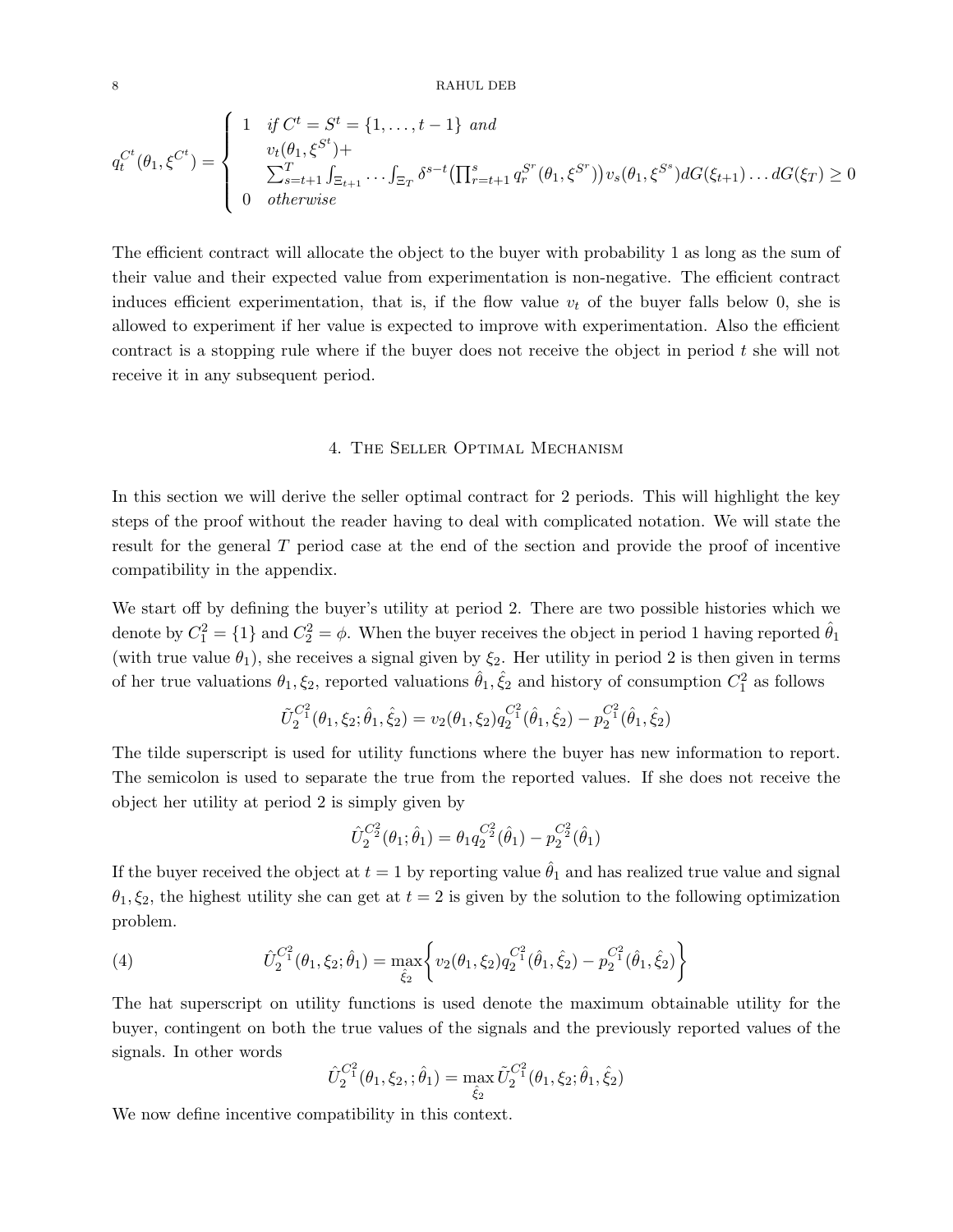**Definition 4.1** (Incentive Compatibility). A mechanism  $(q, p)$  is incentive compatible if truthtelling is optimal for the buyer at period 1 and truthtelling is optimal for all other periods t (where she has new private information to report) conditional on having reported truthfully in the past.

This is clearly a weaker requirement than requiring truthtelling to be optimal regardless of past reports. The seller optimal contract will turn out to be the same under either requirement. Formally, if the buyer reveals her value truthfully at  $t = 1$  and receives the object then truth telling is incentive compatible at  $t = 2$  if

(5) 
$$
\tilde{U}_2^{C_1^2}(\theta,\xi;\theta,\xi) = \hat{U}_2^{C_1^2}(\theta,\xi;\theta) = U_2^{C_1^2}(\theta,\xi)
$$

where  $U_2(\theta, \xi)$  is concise notation for utility from truth telling. Clearly, when she does not receive the object she has no new private information and hence there are no incentive issues at period 2. We define the expected utility of the buyer having realized value  $\theta$  at  $t = 1$  and reporting optimally as follows

$$
(6) \ \hat{U}_1(\theta_1) = \max_{\hat{\theta}_1} \left\{ \theta_1 q_1(\hat{\theta}_1) - p_1(\hat{\theta}_1) + \delta q_1(\hat{\theta}_1) \int_{\Xi} \hat{U}_2^{C_1^2}(\theta_1, \xi_2; \hat{\theta}_1) dG(\xi_2) + \delta (1 - q_1(\hat{\theta}_1)) \hat{U}_2^{C_2^2}(\theta_1; \hat{\theta}_1) \right\}
$$

Now, we can define the utility from truth telling in both periods as follows.

$$
U_1(\theta_1) = \theta_1 q_1(\theta_1) - p_1(\theta_1) + \delta q_1(\theta_1) \int_{\Xi} U_2^{C_1^2}(\theta_1, \xi_2) dG(\xi_2) + \delta (1 - q_1(\theta_1)) U_2^{C_2^2}(\theta_1)
$$

The revenue of the seller when the buyer reports truthfully in both periods is given by

(7) 
$$
\int_{\Theta} \left[ p_1(\theta_1) + \delta q_1(\theta_1) \int_{\Xi} p_2^{C_1^2}(\theta_1, \xi_2) dG(\xi_2) + \delta (1 - q_1(\theta_1)) p_2^{C_2^2}(\theta_1) \right] dF(\theta_1)
$$

A mechanism is said to be incentive compatible if truth telling maximizes expected utility for the buyer in period 1 and truth telling is also optimal in period 2, conditional on having reported truthfully in period 1. In other words,  $U_1(\theta_1) = \hat{U}_1(\theta_1)$  and (5) should hold simultaneously. Individual rationality requires that  $U_1(\theta_1) \ge 0$ ,  $U_2^{C_1^2}(\theta_1, \xi_2) \ge 0$  and  $U_2^{C_2^2}(\theta_1) \ge 0$  for all  $(\theta_1, \xi_2) \in \Theta \times \Xi_2$ .

The seller designs an optimal contract by solving the following problem.

$$
\max_{q_1(\cdot), p_1(\cdot), q_2(\cdot, \cdot), p_2(\cdot, \cdot)} \int_{\Theta} \left[ p_1(\theta_1) + \delta q_1(\theta_1) \int_{\Xi_2} p_2^{C_1^2}(\theta_1, \xi_2) dG(\xi_2) + \delta (1 - q_1(\theta_1)) p_2^{C_2^2}(\theta_1) \right] dF(\theta_1)
$$
\nsubject to\n
$$
U_1(\theta_1) = \hat{U}_1(\theta_1), \quad U_2(\theta_1, \xi_2) = \hat{U}_2(\theta_1, \xi_2; \theta_1),
$$
\n
$$
U_1(\theta_1) \ge 0, U_2^{C_1^2}(\theta_1, \xi_2) \ge 0, U_2^{C_2^2}(\theta_1) \ge 0
$$

In order to solve this problem we use a similar reverse engineering process as the one in Eso and Szentes (2007). We first derive necessary conditions for incentive compatibility and define a relaxed optimization problem in which the seller is maximizing his revenue subject to these necessary conditions.

We start by examining the incentive constraint in period 2. Using the standard technique of Myerson (1981), equation (4) implies that a necessary and sufficient condition for truth telling at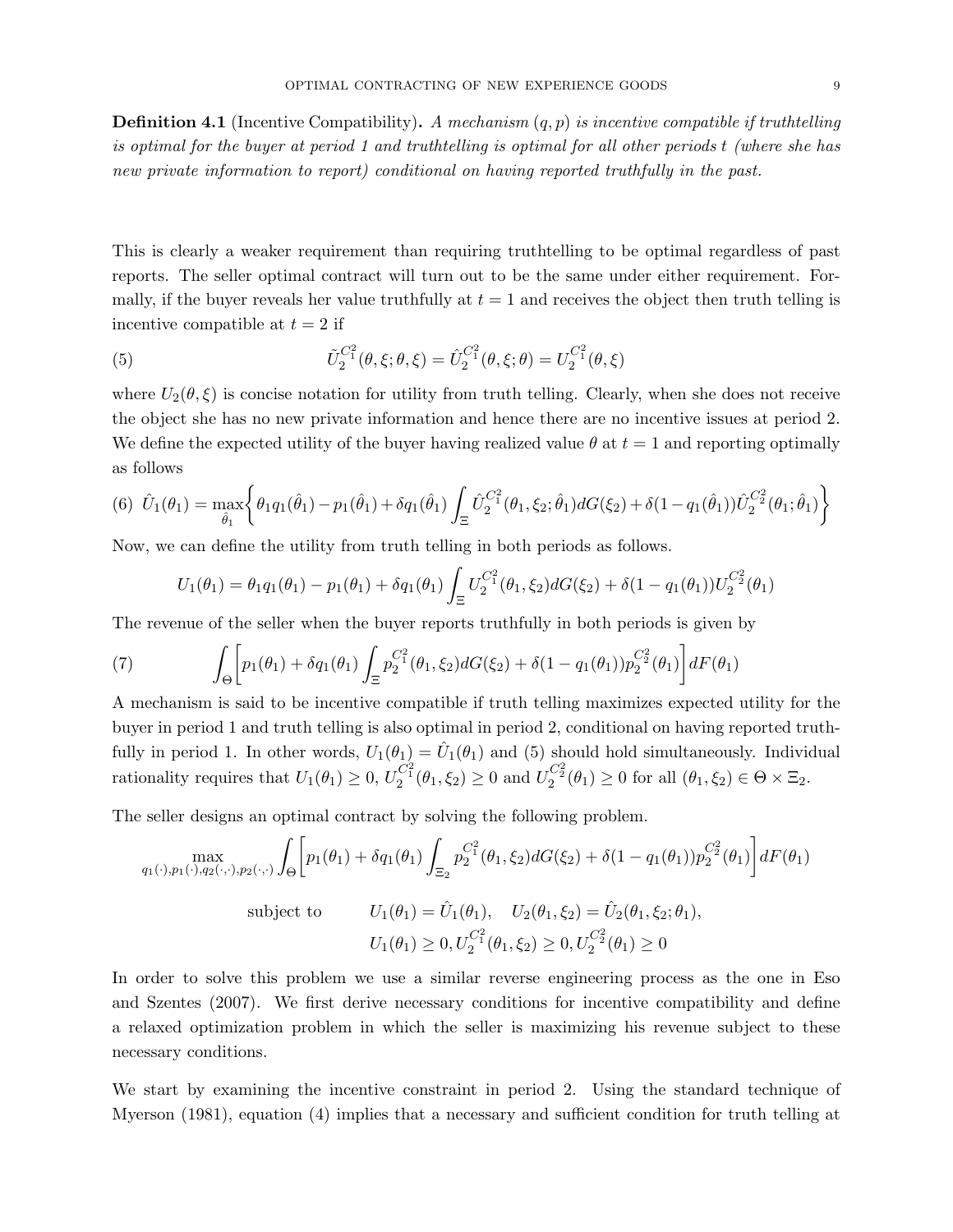$t = 2$  given truthful reporting at  $t = 1$  is

$$
(ENV2) \tU_2^{C_1^2}(\theta_1, \xi_2) = U_2^{C_1^2}(\theta_1, \underline{\xi}_2) + \int_{-\infty}^{\xi_2} \frac{\partial v(\theta_1, \tilde{\xi}_2)}{\partial \tilde{\xi}_2} q_2^{C_1^2}(\theta_1, \tilde{\xi}_2) d\tilde{\xi}_2
$$

where  $U_2^{C_1^2}(\theta_1,\xi_2) = \lim_{\xi_2 \to -\infty} U_2^{C_1^2}(\theta_1,\xi_2)$ . We can use the envelope theorem to differentiate<sup>3</sup> equation (6) with respect to  $\theta_1$  to get

(8) 
$$
\frac{dU_1(\theta_1)}{d\theta_1} = q_1(\tilde{\theta}_1) + \delta q_1(\tilde{\theta}_1) \int_{\Xi_2} \frac{\partial \hat{U}_2^{C_1^2}(\theta_1, \xi_2; \tilde{\theta}_1)}{\partial \theta_1} dG(\xi_2) + \delta (1 - q_1(\theta_1)) \frac{\partial \hat{U}_2^{C_2^2}(\theta_1; \tilde{\theta}_1)}{\partial \theta_1}
$$

where  $\tilde{\theta}_1$  is assumed to be the maximizer of (6). We can use the envelope theorem again on (4) yielding

$$
\frac{\partial \hat{U}_{2}^{C_{1}^{2}}(\theta_{1},\xi_{2};\tilde{\theta}_{1})}{\partial \theta_{1}} = \frac{\partial v_{2}(\theta_{1},\xi_{2})}{\partial \theta_{1}} q_{2}^{C_{1}^{2}}(\tilde{\theta}_{1},\tilde{\xi}_{2})
$$

where  $\tilde{\xi}_2$  is assumed to be the maximizer of (4). We can do the same for  $\tilde{U}_2^{C_2^2}$ . Plugging these into equation (8) we arrive at a necessary condition for truth telling:

(9) 
$$
\frac{dU_1(\theta_1)}{d\theta_1} = q_1(\theta_1) + \delta q_1(\theta_1) \int_{\Xi_2} \frac{\partial v_2(\theta_1, \xi_2)}{\partial \theta_1} q_2^{C_1^2}(\theta_1, \xi_2) dG(\xi_2) + \delta (1 - q_1(\theta_1)) q_2^{C_2^2}(\theta_1)
$$

While this condition is necessary, it is not, in general, sufficient for truth telling to be incentive compatible. This is in contrast with the static model and this observation has also been made by Eso and Szentes (2007) and Pavan (2007). (9) integrates to

$$
\text{(ENV1)}\ \ U_1(\theta_1) = U_1(\underline{\theta}_1) + \int_{\underline{\theta}_1}^{\theta_1} \left[ q_1(t) + \delta q_1(t) \int_{\Xi_2} \frac{\partial v(t, \xi_2)}{\partial t} q_2^{C_1^2}(t, \xi_2) dG(\xi_2) + \delta (1 - q_1(t)) q_2^{C_2^2}(t) \right] dt
$$

We can now rewrite revenue equation (7) in terms of the buyer's utility and define the seller's revenue as

$$
\int_{\Theta} \left[ \theta_1 q_1(\theta_1) + \delta q_1(\theta_1) \int_{\Xi_2} v(\theta_1, \xi_2) q_2^{C_1^2}(\theta_1, \xi_2) dG(\xi_2) + \delta (1 - q_1(\theta_1)) \theta_1 q_2^{C_2^2}(\theta_1) - U_1(\theta_1) \right] dF(\theta_1)
$$

We now define the relaxed problem for the seller. In this problem he maximizes his revenue subject to the necessary conditions for incentive compatibility that we have derived:

$$
\max_{q_1(\cdot),U_1(\cdot),q_2(\cdot,\cdot),U_2^{C^2}(\cdot,\cdot)} \int_{\Theta} \left[ \begin{array}{c} \theta_1 q_1(\theta_1) + \delta q_1(\theta_1) \int_{\Xi_2} v_2(\theta_1,\xi_2) q_2^{C_1^2}(\theta_1,\xi_2) dG(\xi_2) + \delta (1 - q_1(\theta_1)) \theta q_2^{C_2^2}(\theta_1) \end{array} \right]
$$

$$
-U_1(\theta_1) \bigg] dF(\theta_1)
$$

subject to (ENV1), (ENV2),  $U_1(\theta_1) \ge 0$ ,  $U_2^{C_1^2}(\theta_1, \xi_2) \ge 0$ ,  $U_2^{C_2^2}(\theta_1) \ge 0$ 

<sup>3</sup>We derive this condition explicitly in the appendix as there is no immediately obvious reason to assume that the buyer's utility is differentiable. This derivation will also show why the envelope condition is necessary but not sufficient for incentive compatibility.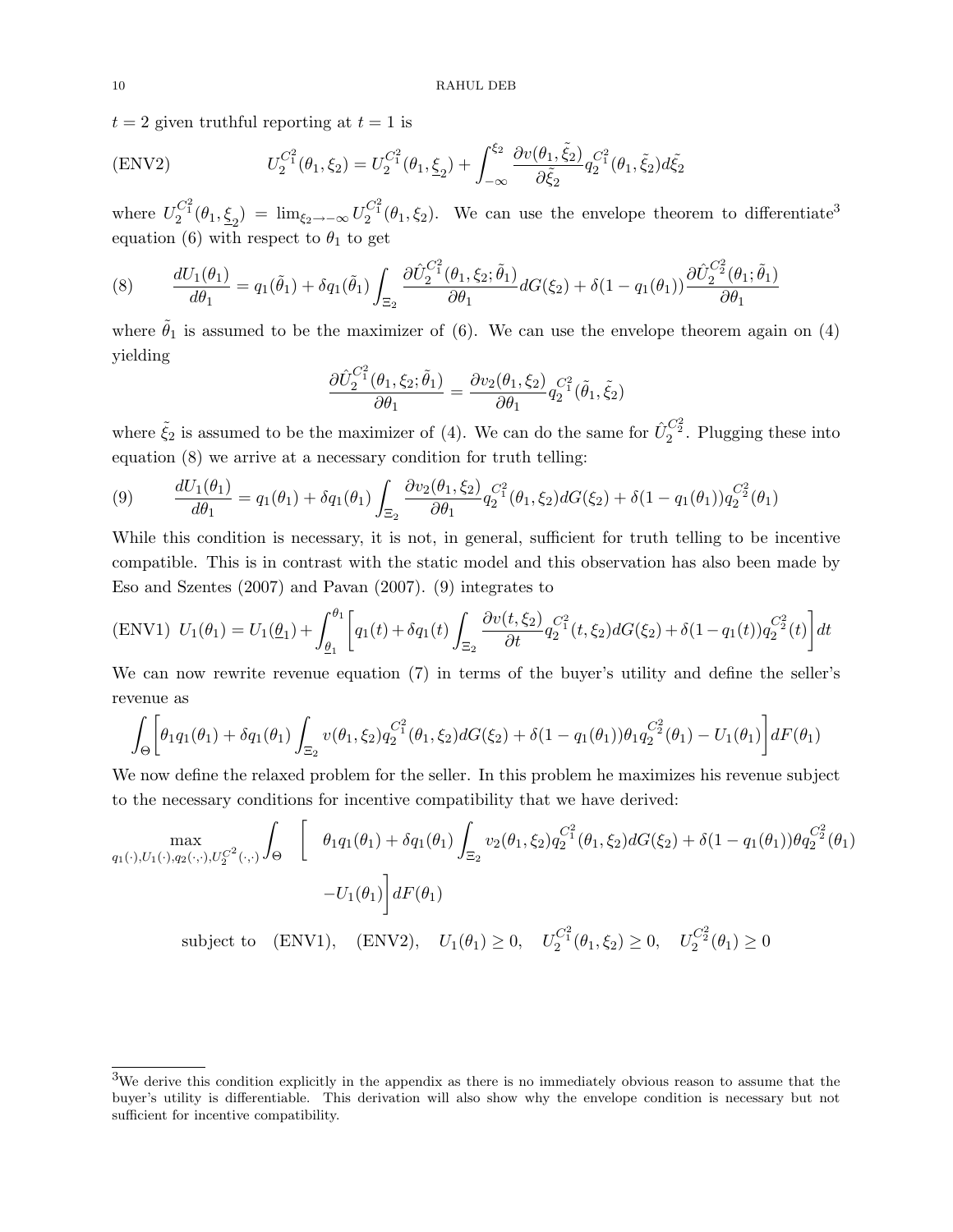By substituting equation (ENV1) into the objective function of the above relaxed problem and integrating by parts, we can rewrite the objective function as

(10) 
$$
\int_{\Theta} \left[ \left( \theta_{1} - \frac{1 - F(\theta_{1})}{f(\theta_{1})} \right) q_{1}(\theta_{1}) + \delta q_{1}(\theta_{1}) \int_{\Xi_{2}} (v_{2}(\theta_{1}, \xi_{2}) - \frac{\partial v_{2}(\theta_{1}, \xi_{2})}{\partial \theta_{1}} \frac{1 - F(\theta_{1})}{f(\theta_{1})} q_{2}^{C_{1}^{2}}(\theta_{1}, \xi_{2}) dG(\xi_{2}) + \delta (1 - q_{1}(\theta_{1})) (\theta_{1} - \frac{1 - F(\theta_{1})}{f(\theta_{1})} q_{2}^{C_{2}^{2}}(\theta_{1}) - U_{1}(\underline{\theta_{1}}) \right] dF(\theta_{1})
$$

It is then immediate that the solution to the relaxed problem is independent of participation and incentive constraints for period 2. These constraints are only relevant for deriving the prices. The following solution of the relaxed problem then follows

**Proposition 2.** The solution to the two period seller's relaxed problem is given by  $U_1(\theta_1) = 0$  and the following allocation rules:

$$
q_2^{C_1^2}(\theta_1, \xi_2) = \begin{cases} 1 & \text{if } v_2(\theta_1, \xi_2) - \frac{1 - F(\theta_1)}{f(\theta_1)} \frac{\partial v_2(\theta_1, \xi_2)}{\partial \theta_1} \ge 0 \\ 0 & \text{otherwise} \end{cases}
$$
  
\n
$$
q_2^{C_2^2}(\theta_1) = 0
$$
  
\n
$$
q_1(\theta_1) = \begin{cases} 1 & \text{if } [\theta_1 - \frac{1 - F(\theta_1)}{f(\theta_1)}] + \delta \int_{\Xi} \left[ v_2(\theta_1, \xi_2) - \frac{1 - F(\theta_1)}{f(\theta_1)} \frac{\partial v_2(\theta_1, \xi_2)}{\partial \theta_1} \right] q_2^{C_1^2}(\theta_1, \xi_2) dG(\xi_2) \ge 0 \\ 0 & \text{otherwise} \end{cases}
$$

These quantities are derived by pointwise maximization of the seller revenue function (10). This can be seen as follows. The second term of (10) is clearly maximized when  $q_2^{C_1^2}(\theta_1,\xi_2)$  is given as above. The third term is maximized when

$$
q_2^{C_2^2}(\theta_1) = \begin{cases} 1 & \text{if } \theta_1 - \frac{1 - F(\theta_1)}{f(\theta_1)} \ge 0\\ 0 & \text{otherwise} \end{cases}
$$

But then the optimal selection of  $q_1$  when will be given by

$$
q_1(\theta_1) = \begin{cases} 1 & \text{if } \left[\theta_1 - \frac{1 - F(\theta_1)}{f(\theta_1)}\right] + \delta \int_{\Xi_2} \left[v_2(\theta_1, \xi_2) - \frac{1 - F(\theta_1)}{f(\theta_1)} \frac{\partial v_2(\theta_1, \xi_2)}{\partial \theta_1}\right] q_2^{C_1^2}(\theta_1, \xi_2) dG(\xi_2) \\ & \ge \delta \left[\theta_1 - \frac{1 - F(\theta_1)}{f(\theta_1)}\right] q_2^{C_2^2}(\theta_1) \\ 0 & \text{otherwise} \end{cases}
$$

But from the derived value of  $q_2^{C_1^2}$ , it is always the case that

$$
\left[\theta_1 - \frac{1 - F(\theta_1)}{f(\theta_1)}\right] + \delta \int_{\Xi_2} \left[ \nu_2(\theta_1, \xi_2) - \frac{1 - F(\theta_1)}{f(\theta_1)} \frac{\partial \nu_2(\theta_1, \xi_2)}{\partial \theta_1} \right] q_2^{C_1^2}(\theta_1, \xi_2) dG(\xi_2) \delta \geq \left[\theta_1 - \frac{1 - F(\theta_1)}{f(\theta_1)}\right]
$$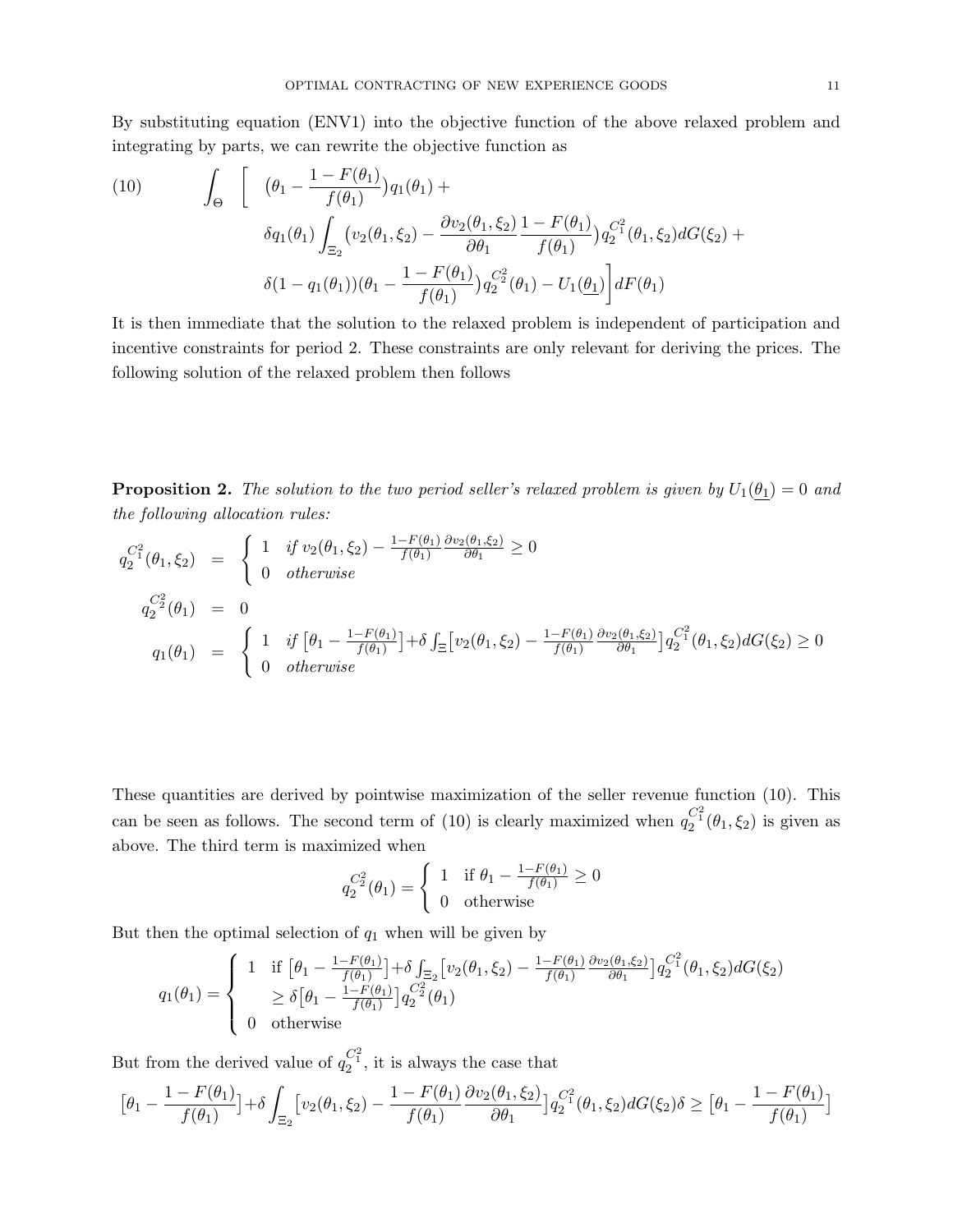as the second term on the left hand side is always non-negative. Moreover, since  $0 \le q_2^{C_2^2} \le 1$ , it is always the case that

$$
\begin{aligned}\n\left[\theta_{1} - \frac{1 - F(\theta_{1})}{f(\theta_{1})}\right] + \delta \int_{\Xi_{2}} \left[v_{2}(\theta_{1}, \xi_{2}) - \frac{1 - F(\theta_{1})}{f(\theta_{1})} \frac{\partial v_{2}(\theta_{1}, \xi_{2})}{\partial \theta_{1}}\right] q_{2}^{C_{1}^{2}}(\theta_{1}, \xi_{2}) dG(\xi_{2}) \ge 0 \\
\implies \left[\theta_{1} - \frac{1 - F(\theta_{1})}{f(\theta_{1})}\right] + \delta \int_{\Xi_{2}} \left[v_{2}(\theta_{1}, \xi_{2}) - \frac{1 - F(\theta_{1})}{f(\theta_{1})} \frac{\partial v_{2}(\theta_{1}, \xi_{2})}{\partial \theta_{1}}\right] q_{2}^{C_{1}^{2}}(\theta_{1}, \xi_{2}) dG(\xi_{2}) \\
\ge \delta \left[\theta_{1} - \frac{1 - F(\theta_{1})}{f(\theta_{1})}\right] q_{2}^{C_{2}^{2}}(\theta_{1})\n\end{aligned}
$$

Hence, whenever  $q_1(\theta_1) = 0$  or history  $C_2^2$  occurs it must be the case that  $\theta_1 - \frac{1 - F(\theta_1)}{f(\theta_1)} < 0$  or  $q_2^{C_2^2}(\theta_1)=0$ . Hence, it is outcome equivalent for the seller to define  $q_2^{C_2^2}(\theta_1)$  as identically 0. This will yield the expression for  $q_1$  in the proposition.

Notice, that the seller optimal contract like the efficient contract, is a stopping rule. If it is not optimal for the seller to allocate the object to the buyer in the first period it will not be optimal to allocate it to her in the second period. Moreover, in the optimal contract  $q$ 's do not take values between 0 and 1. It is straightforward to generalize the intuition of the 2 period result to arbitrary T periods. The T period optimal contract will also be a stopping rule such that if the buyer does not get the object in period t, she will not get the object in any period  $s > t$ . Once again, we denote histories  $S^t = \{1, \ldots, t-1\}$ . Recall, these are histories at time t where the buyer gets the object in every period up to t. Hence, at these histories the value function  $v_t^{S^t}$  $t<sup>s</sup>$  is simply equal to  $v_t$ .

**Proposition 3.** The solution to the T period seller's relaxed problem is given by  $U_1(\underline{\theta}) = 0$  and the following allocation rules:

$$
q_T^{C^T}(\theta_1, \xi^{C^T}) = \begin{cases} 1 & \text{if } C^T = S^T = \{1, \dots, T-1\} \text{ and} \\ v_T(\theta_1, \xi^{S^T}) - \frac{1 - F(\theta_1)}{f(\theta_1)} \frac{\partial v_T(\theta_1, \xi^{S^T})}{\partial \theta_1} \ge 0 \\ 0 & \text{otherwise} \end{cases}
$$
  

$$
q_t^{C^t}(\theta_1, \xi^{C^t}) = \begin{cases} 1 & \text{if } C^t = S^t = \{1, \dots, t-1\} \text{ and} \\ v_t(\theta_1, \xi^{S^t}) - \frac{\partial v_t(\theta_1, \xi^{S^t})}{\partial \theta_1} \frac{1 - F(\theta_1)}{f(\theta_1)}\} + \\ \sum_{s=t+1}^T \int_{\Xi_{t+1}} \dots \int_{\Xi_T} \delta^{s-t} \left(\prod_{r=t+1}^s q_r^{S^r}(\theta_1, \xi^{S^r})\right) \left[v_s(\theta_1, \xi^{S^s}) - \frac{\partial v_s(\theta_1, \xi^{S^s})}{\partial \theta_1} \frac{1 - F(\theta_1)}{f(\theta_1)}\right] \\ dG(\xi_{t+1}) \dots dG(\xi_T) \ge 0 \\ 0 & \text{otherwise} \end{cases}
$$

The proof of this result uses the identical backward induction procedure of the 2 period case presented in this section and is hence omitted. Interestingly, note that the seller optimal contract is identical to that of the efficient contract with the flow values replaced by the virtual flow values. In the dynamic setting the virtual flow values are given by  $v_t(\theta_1, \xi^{S^t}) - \frac{1 - F(\theta_1)}{f(\theta_1)}$  $f(\theta_1)$  $\partial v_t(\theta_1, \xi^{S^t})$  $\frac{\partial_1 \xi}{\partial \theta_1}$ . These values depend only on first period distribution  $F$  and not on  $G$ . This reflects the fact that the seller commits to the contract at period 1. The distributions G however do affect the optimal and efficient contract as they represent the value of experimentation.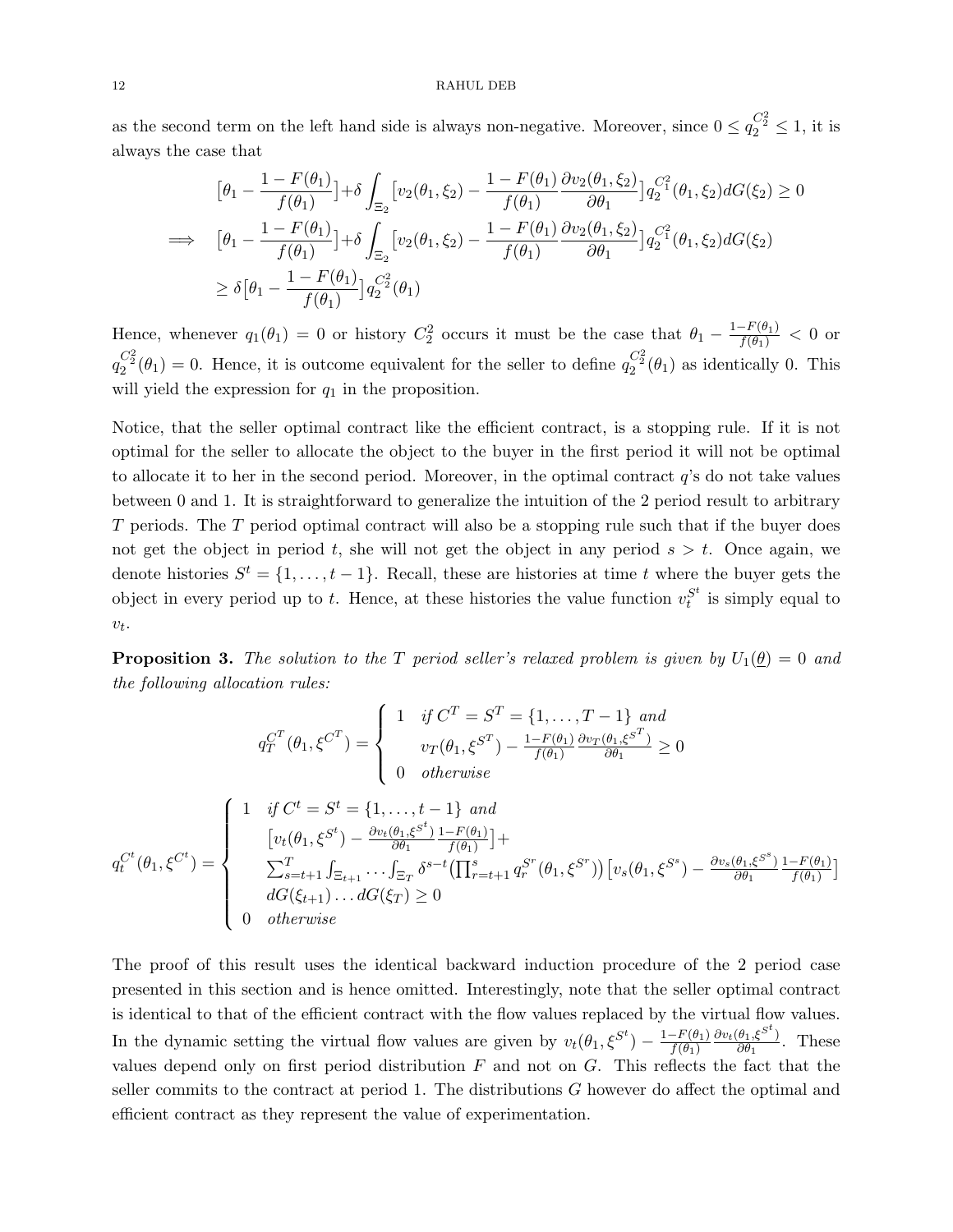Finally, we need to show that we can find prices so that the solution to the relaxed problem can be implemented in an incentive compatible way. This is summarized by the following proposition the proof of which is in the appendix.

**Proposition 4.** The quantity schedules of the incentive compatible, individually rational seller optimal contract coincide with that of the relaxed problem stated in proposition (3). In other words, we can find prices to implement the quantity schedules of (3) such that the resulting mechanism gives both the buyer and the seller the same utility and is incentive compatible.

## 5. A Two Period Example

In this section we discuss a simple example of the above model. This example highlights some of the key features of the model. We assume that initial valuation  $\theta_1$  is drawn from the uniform  $\mathbb{U}[0,1]$  distribution (which is log concave and hence satisfies the monotone hazard rate condition). If the buyer receives the object then her signal  $\xi_2$  is drawn from the  $\mathbb{U}[-1,1]$  distribution. The value function  $v_2$  is assumed to be additive and is given by  $v_2(\theta_1, \xi_2) = \theta_1 + \xi_2$ . Thus the signal can both decrease or increase the value in period 2; in particular, it can drive the buyer's valuation below 0. Linear  $v_2$  clearly satisfies the assumptions we need for our results. We can now derive the optimal allocations:

$$
q_1(\theta_1) = \begin{cases} 1 & \text{if } \theta_1 \ge \theta_l \\ 0 & \text{otherwise} \end{cases}
$$

$$
q_2(\theta_1, \xi_2) = \begin{cases} 1 & \text{if } \xi_2 \ge 1 - 2\theta_1 \\ 0 & \text{otherwise} \end{cases}
$$

and the corresponding optimal prices

$$
p_1(\theta_1) = \begin{cases} \theta_l + \frac{\delta}{2} [\theta_l^2 + \theta_1^2] & \text{if } \theta_1 \ge \theta_l \\ 0 & \text{otherwise} \end{cases}
$$
  

$$
p_2(\theta_1, \xi_2) = \begin{cases} 1 - \theta_1 & \text{if } \xi_2 \ge 1 - 2\theta_1 \\ 0 & \text{otherwise} \end{cases}
$$
  
where  $\theta_l = \frac{\sqrt{1 + \delta} - 1}{\delta}$ 

It is interesting to note that the buyer with the lowest value who receives the object (the buyer with value  $\theta_l$ ) pays more for the object than her value. Hence, in the optimal mechanism the seller does not offer a low introductory price in period 1 which allows everyone to revise their valuation for the product. Rather, he does not offer the product to buyers of lowest valuations and instead levies a charge for the consumption experience. Of course, it is possible to construct a different example of the model such that  $\theta_l = \theta$ , so that the seller sells the object to the entire market. However, even in this case the buyer with the lowest valuation (who gets the object) will pay at least her value in period 1 to try the object. This behavior is individually rational because she has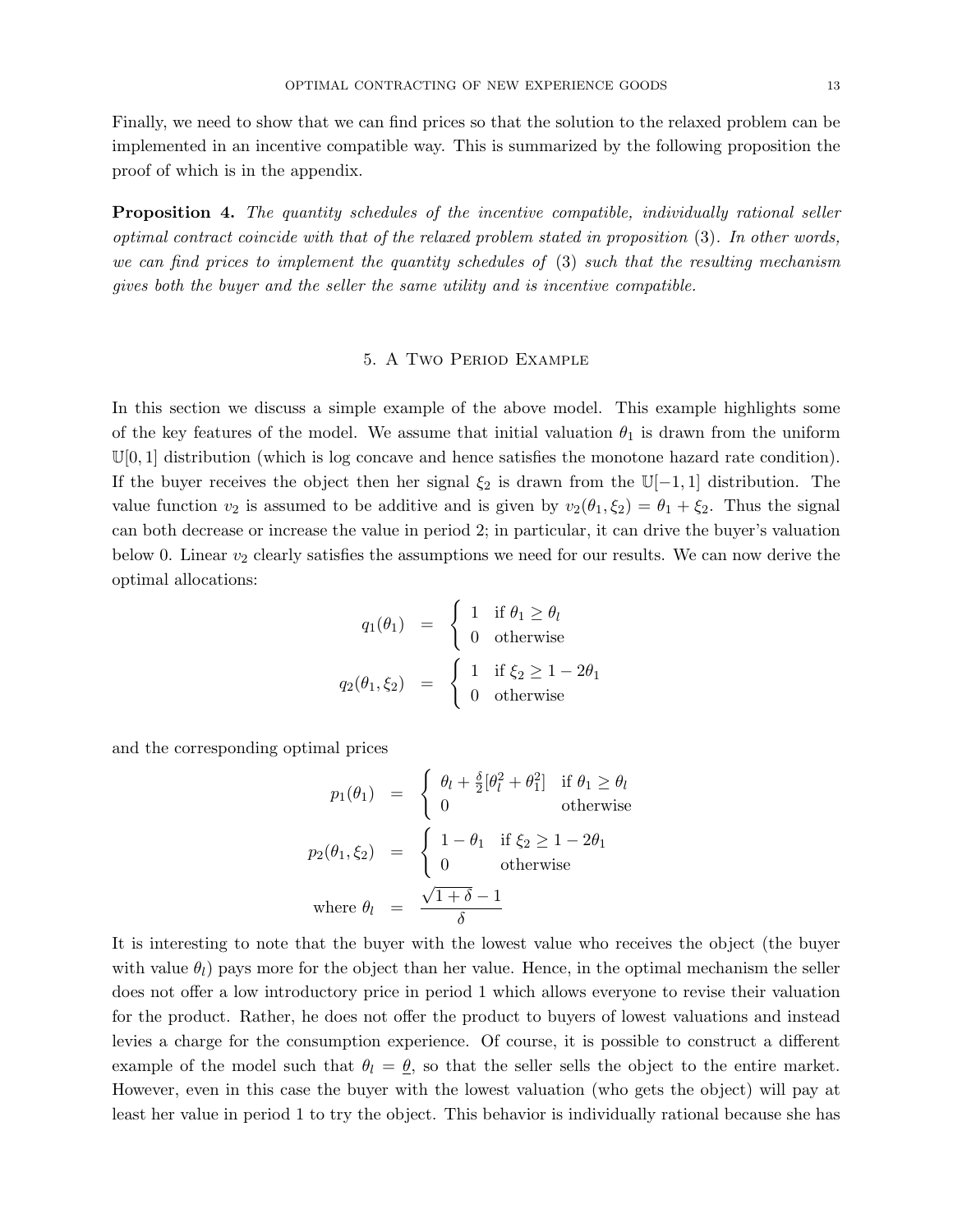the option to terminate the contract at period 2, hence, expects at least a weak increase in her valuation in period 2 and as a result her expected utility in period 1 is non-negative.

Notice, also that the cutoff value  $\theta_l$  is decreasing in  $\delta$ . When  $\delta$  approaches 0,  $\theta_l$  approaches  $1/2$ which is the cutoff value of the static optimal auction of Myerson (1981). This is because when  $\delta$ approaches 0, neither the buyer nor the seller (initially) cares about the next period and the seller tries to extract as much revenue as possible at  $t = 1$ . As  $\delta$  increases, the cutoff value  $\theta_l$  begins to fall. This reflects the fact that the seller values revenue from future participation and also the fact that the buyer benefits more from experimentation.

The price charged by the seller in period 1 is strictly increasing in the announced valuation. The price in period 2 is independent of the signal  $\xi_2$  and is decreasing in the  $\theta_1$  announced by the buyer in period 1. This mechanism is intuitively incentive compatible due to the following reason. For buyers with high valuation, there is a high probability that they would like to purchase the product in period 2 after observing  $\xi_2$ . Announcing a high valuation guarantees them a relatively low price tomorrow as the price in period 2 depends only on the  $\theta_1$  announced in period 1. Buyers with low valuations prefer to consume the product in period 1 for a low price and as a result face a relatively higher price in period 2. However, since they feel it is unlikely that they will like the product once they try it, they are content simply to try it at a low price.

The optimal contract is clearly inefficient. In this setting an efficient contract would allocate the object to the buyer with probability 1 if her valuation  $\theta_1$  is strictly greater than 0 in period 1. In period 2, the efficient contract would allocate the object to the buyer with probability 1, if her revised valuation  $v_2(\theta_1, \xi_2)$  is strictly greater than 0. In contrast, the optimal contract does not allocate the object the buyers with valuation below  $\theta_l$  in period 1, and to buyers with valuation  $v_2(\theta_1, \xi_2)$  less than  $1 - \theta_1$  in period 2. The intuition for this is identical to that of the optimal auction in a static setting.

## 6. Independent Shocks

In this section we briefly address the assumption of independent shocks. We assumed that the distribution G of  $\xi_t$  is independent of the distribution F of  $\theta_1$ . This assumption is actually less restrictive than it may initially appear. We discuss the implication of this assumption when  $T = 2$ as discussed in Eso and Szentes (2007). Again restricting the discussion to 2 periods makes it easy to interpret the nature of the assumption. The intuition in this section has been generalized to T periods by PST.

Let  $H(\theta_2|\theta_1)$  be the distribution of period 2 values conditional on realized period 1 value and let  $h(\theta_2|\theta_1)$  be the associated pdf. The following is an insightful result from Eso and Szentes (2007).

**Lemma 6.1** (Eso and Szentes (2007)). Suppose the distribution  $H(\theta_2|\theta_1)$  of  $\theta_2$  conditional on  $\theta_1$ is continuous and strictly increasing in  $\theta_2$ . Then there exists a real valued function v and a random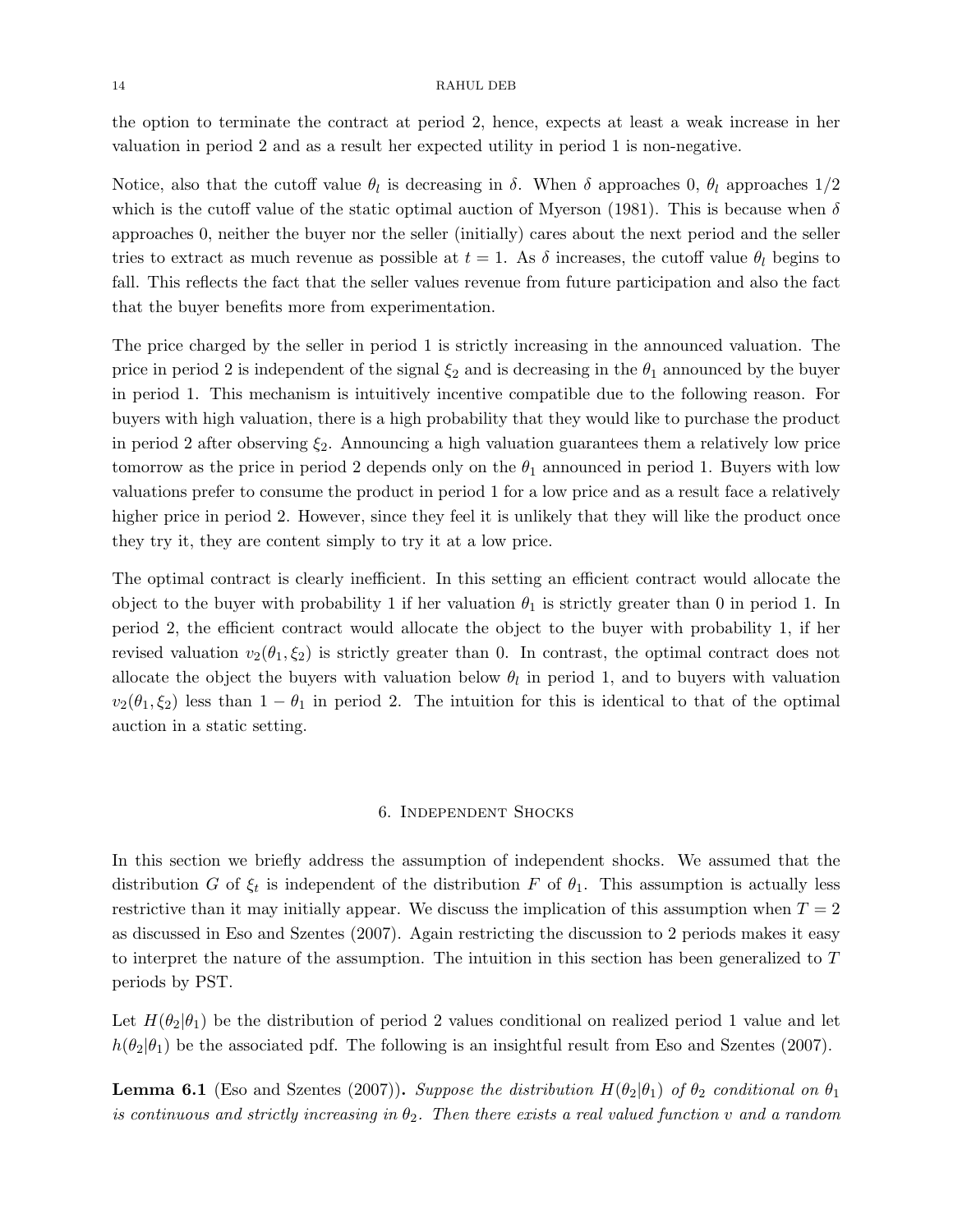variable  $\xi_2$  where  $\xi_2$  and  $\theta_1$  are independent such that

$$
\theta_2 = v_2(\theta_1, \xi_2)
$$

The intuition of this result stems from the following observation. We can define  $\xi_2 = H(\theta_2|\theta_1)$ . Then  $\xi_2$  is distributed uniformly  $\mathbb{U}[0,1]$  and is independent of  $\theta_1$ . The value function  $v_2$  can then be defined as  $v_2(\theta_1, \xi_2) = H_{\theta_1}^{-1}$  $\theta_1^{-1}(\xi_2)$  where  $H_{\theta_1}^{-1}$  $\theta_1^{-1}(\xi_2) = \theta_2$  such that  $H(\theta_2|\theta_1) = \xi_2$ . The function is invertible because we assumed  $H$  was continuous and strictly increasing. So in general, this assumption is not restrictive at all.

However, for our results we require the additional assumptions  $A2-A4$  on the value function  $v_2$ (assumption A5 is not required when  $T = 2$ ). Hence, we need additional assumptions on the stochastic process  $H$ . The following assumptions also derived by Eso and Szentes (2007), on the stochastic process are sufficient for our results.

- A6  $H(\theta_2|\theta_1)$  is continuous and strictly increasing in  $\theta_2$ .
- A7 For  $\theta'_1 > \theta_1$ ,  $H(\theta_2|\theta'_1)$  first order stochastically dominates  $H(\theta_2|\theta_1)$  or in other words  $\partial H(\theta_2|\theta_1)/\partial\theta_1 < 0.$
- A8  $\frac{\partial H(\theta_2|\theta_1)/\partial \theta_1}{h(\theta_2|\theta_1)}$  is increasing in  $\theta_2$ .
- A9  $\frac{\partial H(\theta_2|\theta_1)/\partial \theta_1}{h(\theta_2|\theta_1)}$  is increasing in  $\theta_1$ .

PST show that for arbitrary T periods, the sufficient condition to satisfy assumptions  $A2 - A5$ , is first order stochastic dominance and that  $\frac{\partial H_t(\theta_t|\theta_{t-1})}{h_t(\theta_t|\theta_{t-1})}$  is increasing in both  $\theta_t$  and  $\theta_{t-1}$ , where  $H_t$  is the conditional distribution of  $\theta_t$  given  $\theta_{t-1}$ . These assumptions are satisfied by many stochastic processes. Therefore, while the assumption of independent shocks does result in a loss of generality, we do not find it to be excessively restrictive and hence, assuming independent shocks is not as severe a constraint as it may have initially seemed.

## 7. Extensions

The model presented in this paper can be extended in a fairly straightforward way to the case of N buyers competing for a single object in each period, over the course of T periods. Only the buyer who wins the object in a given period gets to consume the object and hence update her valuation through her consumption experience. At period  $t$ , the optimal contract will award the object the buyer with the highest expected discounted sum of virtual flow values. The closed form solutions though are extremely complicated as we need to consider a large set of possible histories. It is possible for a buyer to win an object in period t, receive a bad signal and lose the object in period  $t+1$ , only to win it again in period  $t+2$  after the buyer who won in  $t+1$  also receives a bad signal. This is in contrast to the case of the single buyer which is simply a stopping rule.

Sponsored search in particular and advertising in general is an example of a real life situation of such an auction model with learning. Advertisements, by their very nature, are products where the advertiser cannot accurately asses the value of advertising before placing the ad. Hence, the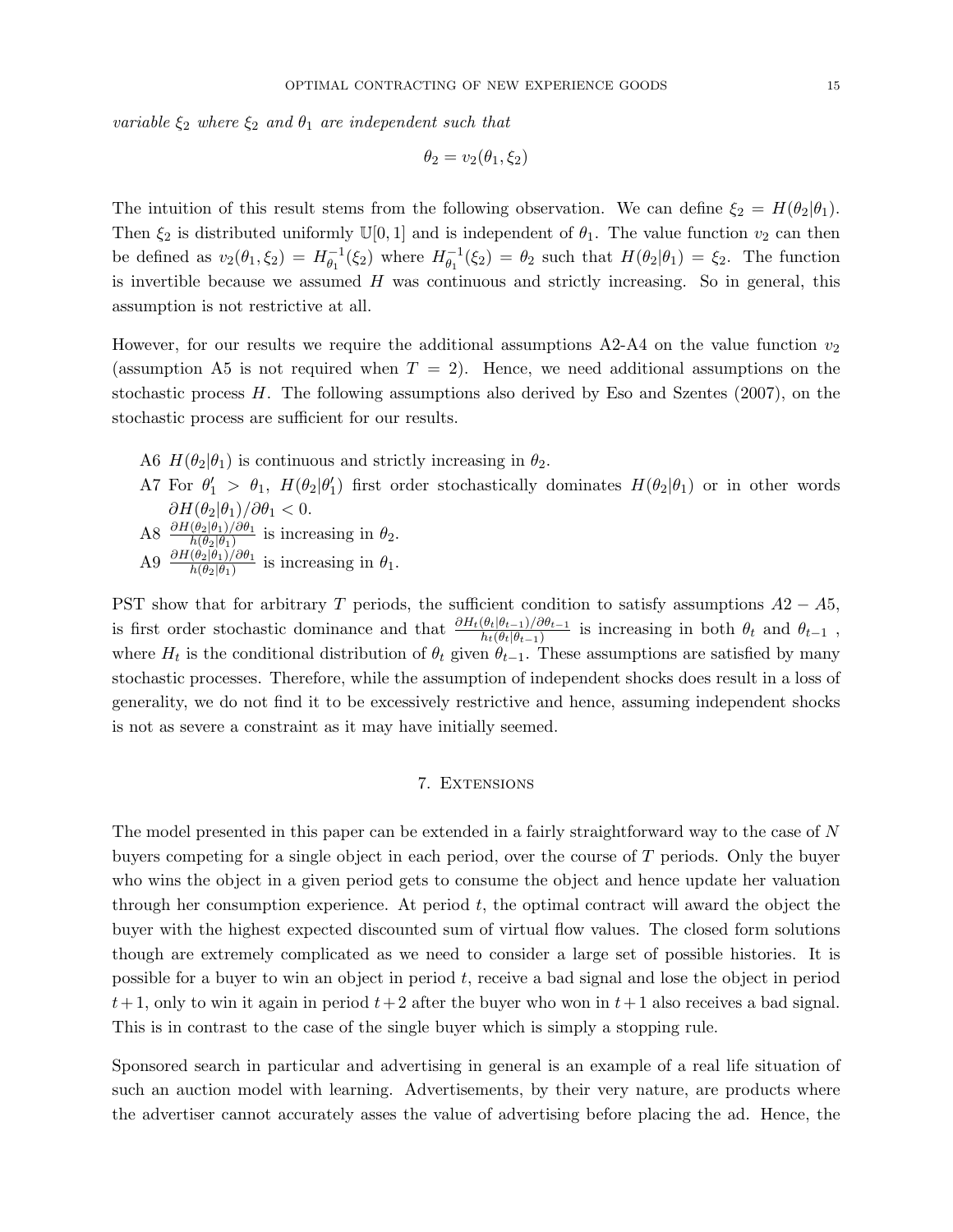expected value of an ad to an advertiser could potentially differ drastically before and after placing the ad. Sponsored search auctions are dynamic in nature, with the competing advertisers constantly updating their valuations over time. There is a current and ongoing economics literature which studies sponsored search (see Edelman et al. (2007), Varian (2007), Borgers et al. (2007) and Nazerzadeh et al. (2007) to name but a few papers). Of course, while our model captures the learning aspect of advertising it ignores the fact that advertisers often have more than one option in each period. In sponsored search auctions, bidders who lose the auction for the best link position can potentially win the second best position and so on. A model that captures both this aspect and learning is a subject of future research.

Finally, it is also possible to extend the model in such a way so that the distribution of shocks G is not the same in all periods. The analysis will go through identically if we assume that the first time the buyer consumes the product her signal comes from distribution  $G_1$ , the second time from distribution  $G_2$  and so on. Notice that this is not the same as saying that if she consumes the product in period  $t-1$  she will receive a signal from distribution  $G_t$ . If the distribution of the signals were a function of the time period as opposed to the number of times the buyer consumes the object then the optimal contract need not be a stopping rule. Consider the former case, where distribution  $G_t$  has a very low mean and  $G_{t+1}$  has a very high mean. At period  $t-1$ , it may be optimal for the seller not to allocate the object to the buyer as then she will probably receive a low signal from  $G_t$  and instead allocate it to her in period t allowing her to receive the high signal from  $G_{t+1}$  and hence allowing the seller to extract more surplus.

## Appendix A. Deriving the Envelope Condition

We now explicitly derive the envelope condition at period 1. Consider the utility to the buyer from reporting truthfully at period 1.

$$
U_1(\theta_1) = \theta_1 q_1(\theta_1) - p_1(\theta_1) +
$$
  
\n(11) 
$$
\sum_{t=2}^T \sum_{C^{t-1} \in \mathcal{C}^{t-1}} \delta^t \int_{\Xi_2} \cdots \int_{\Xi_T} \mu_q(C^{t-1}) \left[ q_t^{C^{t-1}}(\theta_1, \xi^{C^{t-1}}) v_t^{C^{t-1}}(\theta_1, \xi^{C^{t-1}}) - p_t^{C^{t-1}}(\theta_1, \xi^{C^{t-1}}) \right]
$$
  
\n
$$
dG(\xi_2) \ldots dG(\xi_T)
$$

where  $\mu_q(C^{t-1})$  is the probability that history of consumption  $C^{t-1}$  occurs as a result of contract q and reporting  $\theta_1$  in period 1 and truthful reporting thereafter. If instead she reports  $\theta'_1$  in period 1 and subsequently reports truthfully she gets

(12) 
$$
\sum_{t=2}^{T} \sum_{C^{t-1} \in \mathcal{C}^{t-1}} \delta^t \int_{\Xi_2} \cdots \int_{\Xi_T} \mu'_q (C^{t-1}) \left[ q_t^{C^{t-1}} (\theta'_1, \xi^{C^{t-1}}) v_t^{C^{t-1}} (\theta_1, \xi^{C^{t-1}}) - p_t^{C^{t-1}} (\theta'_1, \xi^{C^{t-1}}) \right]
$$

$$
dG(\xi_2) \ldots dG(\xi_T)
$$

where  $\mu'_{q}(C^{t-1})$  is the probability that history of consumption  $C^{t-1}$  occurs as a result of contract q and reporting  $\theta_1'$  in period 1 and truthful reporting thereafter. Notice that in the above expression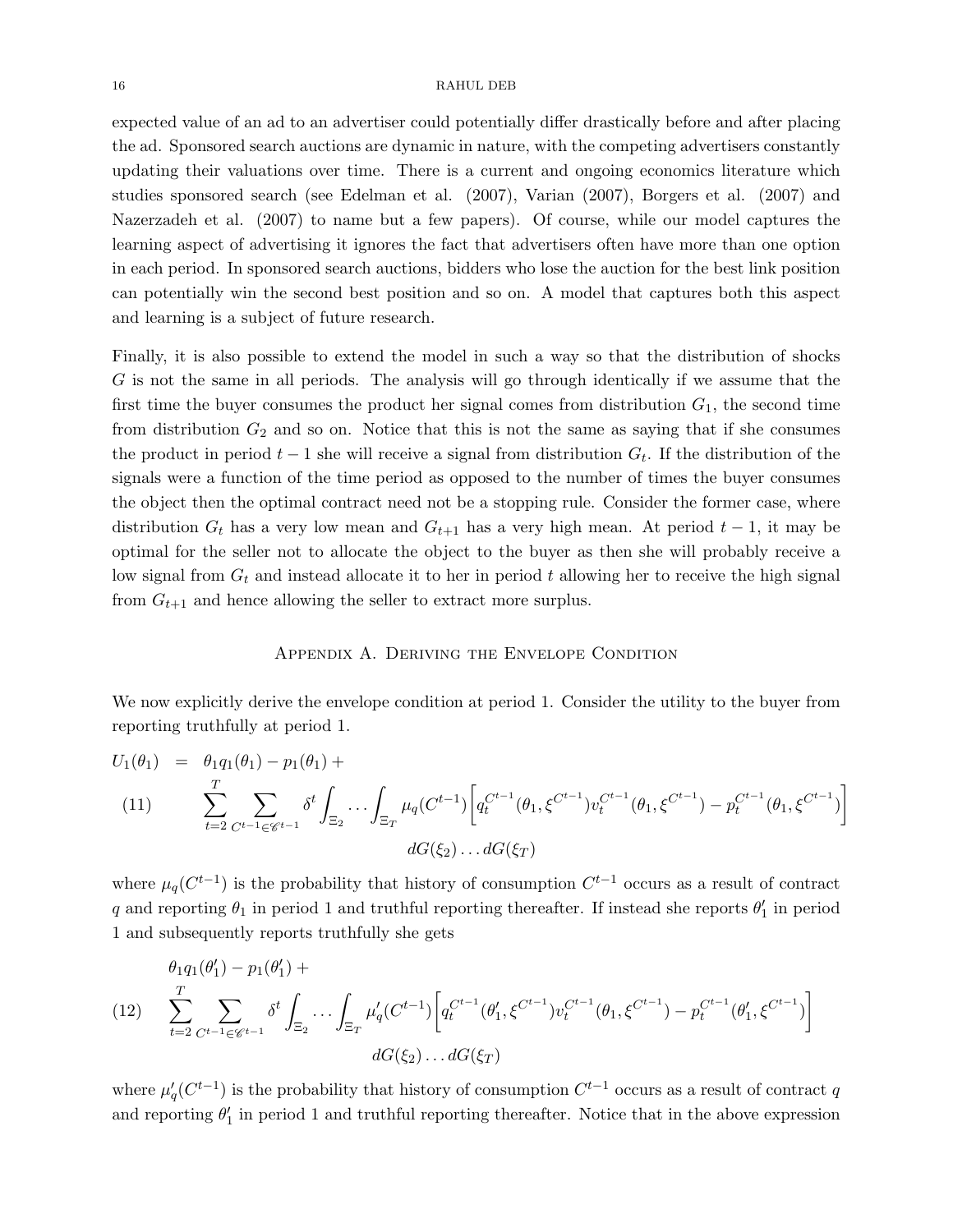the buyer does not report strategically after period 1. There is no reason to believe that truthtelling is optimal after the buyer has misreported in the first period. Incentive compatibility implies that the  $(11) \geq (12)$ . Rearranging

(13)  

$$
U_1(\theta_1) - U_1(\theta'_1) \geq (\theta_1 - \theta'_1)q_1(\theta'_1) + \sum_{t=2}^T \sum_{C^{t-1} \in \mathscr{C}^{t-1}} \delta^t \int_{\Xi_2} \cdots \int_{\Xi_T} \mu'_q (C^{t-1}) q_t^{C^{t-1}} (\theta'_1, \xi^{C^{t-1}}) [v_t^{C^{t-1}} (\theta_1, \xi^{C^{t-1}})] dG(\xi_2) \dots dG(\xi_T)
$$

Exchanging the roles of  $\theta_1$  and  $\theta'_1$  we get

(14)  

$$
U_1(\theta_1) - U_1(\theta'_1) \leq (\theta_1 - \theta'_1)q_1(\theta_1) + \sum_{t=2}^T \sum_{C^{t-1} \in \mathscr{C}^{t-1}} \delta^t \int_{\Xi_2} \cdots \int_{\Xi_T} \mu_q(C^{t-1}) q_t^{C^{t-1}}(\theta_1, \xi^{C^{t-1}}) [v_t^{C^{t-1}}(\theta_1, \xi^{C^{t-1}})] dG(\xi_2) \dots dG(\xi_T)
$$

Dividing both sides of (13) and (14) by  $\theta_1 - \theta'_1$  and taking the limit  $\theta'_1 \to \theta_1$  we get the required envelope condition.

$$
\frac{dU_1(\theta_1)}{d\theta_1} = q_1(\theta_1) + \sum_{t=2}^T \sum_{C^{t-1} \in \mathscr{C}^{t-1}} \delta^t \int_{\Xi_2} \cdots \int_{\Xi_T} \mu_q(C^{t-1}) \left[ q_t^{C^{t-1}}(\theta_1, \xi^{C^{t-1}}) \frac{\partial v_t^{C^{t-1}}(\theta_1, \xi^{C^{t-1}})}{\partial \theta_1} \right]
$$

$$
dG(\xi_2) \cdots dG(\xi_T)
$$

## Appendix B. Proof of Incentive Compatibility

*Proof.* The optimal contract has  $q_t^{C^t} = 0$  for all  $C^t \neq S^t$ . Clearly, it must also be the case that  $p_t^{C^t} = 0$  for all  $C^t \neq S^t$ . Hence, revenues for the seller and utility for the buyer will only contain the terms  $q_t^{S^t}$  $s^t$ ,  $p_t^{S^t}$  $s_t^{st}$ . In this proof we will refer to  $q_t^{S^t}$  $s^t, p_t^{S^t}$  $s^s_t$  simply as  $q_t, p_t$ . This makes the proof considerably more intuitive as we have to deal with less notation. We need to show that there are prices which make the solution to the relaxed problem incentive compatible. We first need to check the following monotonicity condition. This condition is the following.

(1) Quantity schedules  $q_t$  are nondecreasing in each argument.

(2) For any  $t \geq 2$  and any  $s \geq t+1$  and any  $(\theta_1, \xi^{t-1}, \xi_t, \xi_{t+1})$  and  $(\theta_1, \xi^{t-1}, \tilde{\xi}_t, \tilde{\xi}_{t+1})$  such that  $v_{t+1}(\theta_1, \xi^{t-1}, \xi_t, \xi_{t+1}) = v_{t+1}(\theta_1, \xi^{t-1}, \tilde{\xi}_t, \tilde{\xi}_{t+1}),$ 

$$
q_s(\theta_1, \xi^{t-1}, \xi_t, \xi_{t+1}, \dots, \xi_s) \leq (\geq) q_s(\theta_1, \xi^{t-1}, \tilde{\xi}_t, \tilde{\xi}_{t+1}, \dots, \xi_s)
$$

if and only if  $\xi_t \leq (\geq) \tilde{\xi}_t$  and vice versa.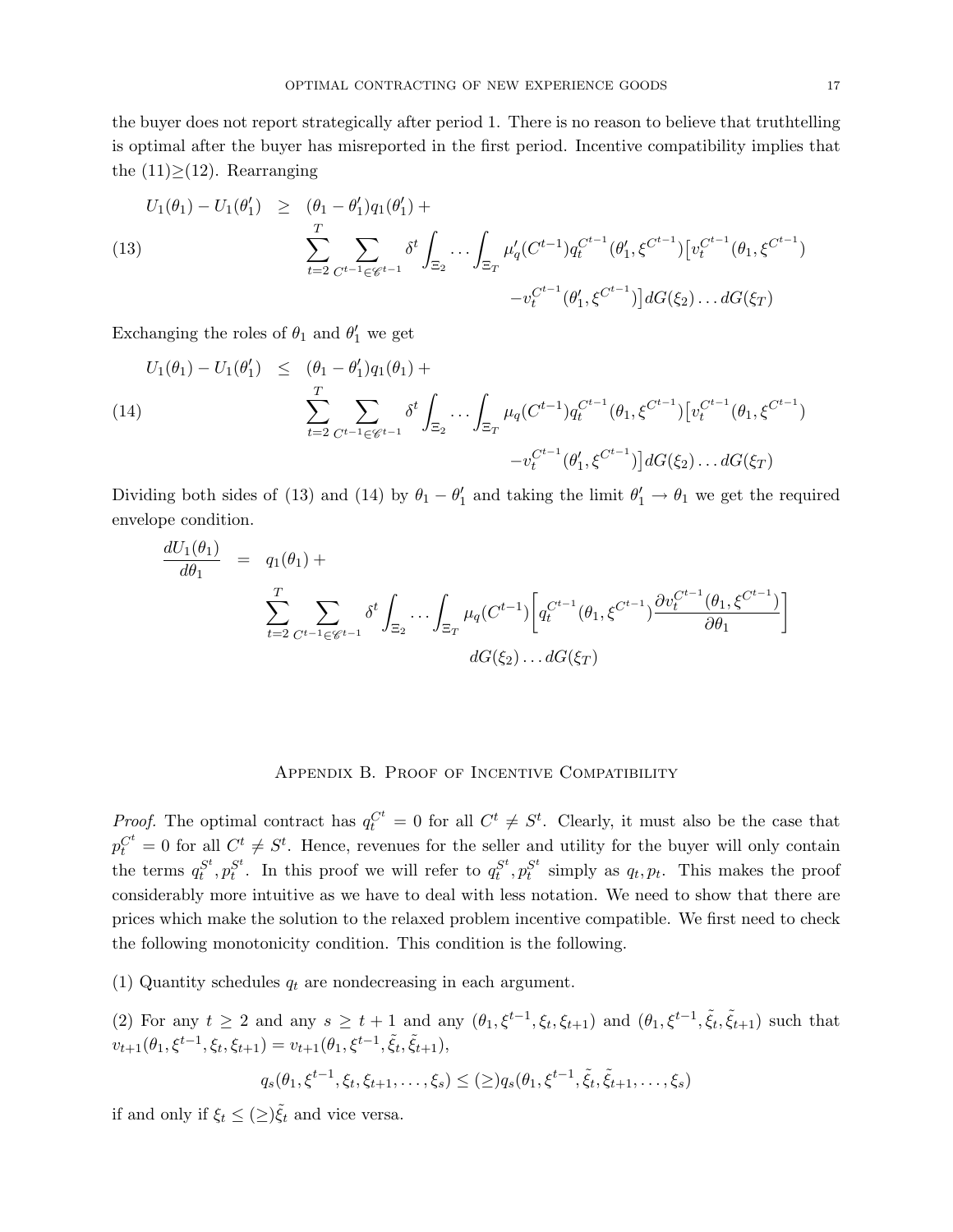(3) Similarly, for any  $(\theta_1, \xi_2)$  and  $(\tilde{\theta}_1, \tilde{\xi}_2)$  such that  $v_2(\theta_1, \xi_2) = v_2(\tilde{\theta}_1, \tilde{\xi}_2)$ ,

$$
q_s(\theta_1, \xi_2, \dots, \xi_s) \leq (\geq) q_s(\tilde{\theta}_1, \tilde{\xi}_2, \dots, \xi_s)
$$

if and only if  $\theta_1 \leq (\geq) \tilde{\theta}_1$ .

It is straightforward to observe that A1-A4 imply that the quantity schedules are nondecreasing in each argument. Hence, we only need to show monotonicity properties (2) and (3) as above. We will show property (2) and (3) will follow similarly. We do this by backward induction on the quantity schedules. We will show the  $\xi_t \leq \xi_t$  case and the  $\xi_t \geq \xi_t$  case is analogous. Pavan (2007) shows that the assumptions A1-A5 imply that

$$
v_s(\theta_1, \xi^{t-1}, \xi_t, \xi_{t+1}, \dots, \xi_s) - \frac{\partial v_s(\theta_1, \xi^{t-1}, \xi_t, \xi_{t+1}, \dots, \xi_s)}{\partial \theta_1} \frac{1 - F(\theta_1)}{f(\theta_1)} \le
$$
  

$$
v_s(\theta_1, \xi^{t-1}, \tilde{\xi}_t, \tilde{\xi}_{t+1}, \dots, \xi_s) - \frac{\partial v_s(\theta_1, \xi^{t-1}, \tilde{\xi}_t, \tilde{\xi}_{t+1}, \dots, \xi_s)}{\partial \theta_1} \frac{1 - F(\theta_1)}{f(\theta_1)}
$$

whenever  $v_{t+1}(\theta_1, \xi^{t-1}, \xi_t, \xi_{t+1}) = v_{t+1}(\theta_1, \xi^{t-1}, \tilde{\xi}_t, \tilde{\xi}_{t+1})$  and  $\xi_t \leq \tilde{\xi}_t$ . In particular this implies that the above holds for  $s = T$  and hence  $q<sup>T</sup>$  satisfies the monotonicity condition. Now since

$$
v_T(\theta_1, \xi^{t-1}, \xi_t, \xi_{t+1}, \dots, \xi_T) - \frac{\partial v_T(\theta_1, \xi^{t-1}, \xi_t, \xi_{t+1}, \dots, \xi_T)}{\partial \theta_1} \frac{1 - F(\theta_1)}{f(\theta_1)} \le
$$
  
\n
$$
v_T(\theta_1, \xi^{t-1}, \tilde{\xi}_t, \tilde{\xi}_{t+1}, \dots, \xi_T) - \frac{\partial v_T(\theta_1, \xi^{t-1}, \tilde{\xi}_t, \tilde{\xi}_{t+1}, \dots, \xi_T)}{\partial \theta_1} \frac{1 - F(\theta_1)}{f(\theta_1)}
$$
 and  
\n
$$
v_{T-1}(\theta_1, \xi^{t-1}, \xi_t, \xi_{t+1}, \dots, \xi_{T-1}) - \frac{\partial v_{T-1}(\theta_1, \xi^{t-1}, \xi_t, \xi_{t+1}, \dots, \xi_{T-1})}{\partial \theta_1} \frac{1 - F(\theta_1)}{f(\theta_1)} \le
$$
  
\n
$$
v_{T-1}(\theta_1, \xi^{t-1}, \tilde{\xi}_t, \tilde{\xi}_{t+1}, \dots, \xi_{T-1}) - \frac{\partial v_{T-1}(\theta_1, \xi^{t-1}, \tilde{\xi}_t, \tilde{\xi}_t, \xi_{t+1}, \dots, \xi_{T-1})}{\partial \theta_1} \frac{1 - F(\theta_1)}{f(\theta_1)}
$$
 and  
\n
$$
q_T(\theta_1, \xi^{t-1}, \xi_t, \xi_{t+1}, \dots, \xi_T) \le q_T(\theta_1, \xi^{t-1}, \tilde{\xi}_t, \tilde{\xi}_{t+1}, \dots, \xi_T)
$$

This implies that  $q_{T-1}(\theta_1, \xi^{t-1}, \xi_t, \xi_{t+1}, \ldots, \xi_{T-1}) \leq q_{T-1}(\theta_1, \xi^{t-1}, \tilde{\xi}_t, \tilde{\xi}_{t+1}, \ldots, \xi_{T-1})$ . This argument can be further inducted backwards to show that the monotonicity conditions are satisfied by all  $q_t$ .

We are now in a position to derive prices so that the resulting contract is incentive compatible. From the definition of buyer utilities we can inductively derive the transfers. In other words, we use the following equations

$$
U_T(\theta_1, \xi^T) = v_T(\theta_1, \xi^T) q_T(\theta_1, \xi^T) - p_T(\theta_1, \xi^T)
$$

and

$$
U_t(\theta_1, \xi^t) = v_t(\theta_1, \xi^t)q_t(\theta_1, \xi^t) - p_t(\theta_1, \xi^t) + \delta q_t(\theta_1, \xi^t) \int_{\Xi_{t+1}} U_{t+1}(\theta_1, \xi^t, \xi_{t+1}) dG(\xi_{t+1})
$$

We first observe that if the buyer reported truthfully up to period  $T$  it is immediate that she will report  $\xi_T$  truthfully as well. This is because the envelope condition for the final period is necessary and sufficient for incentive compatibility (see Myerson (1981)). However, as we have pointed out, for any  $t < T$ , the envelope condition is merely necessary for incentive compatibility.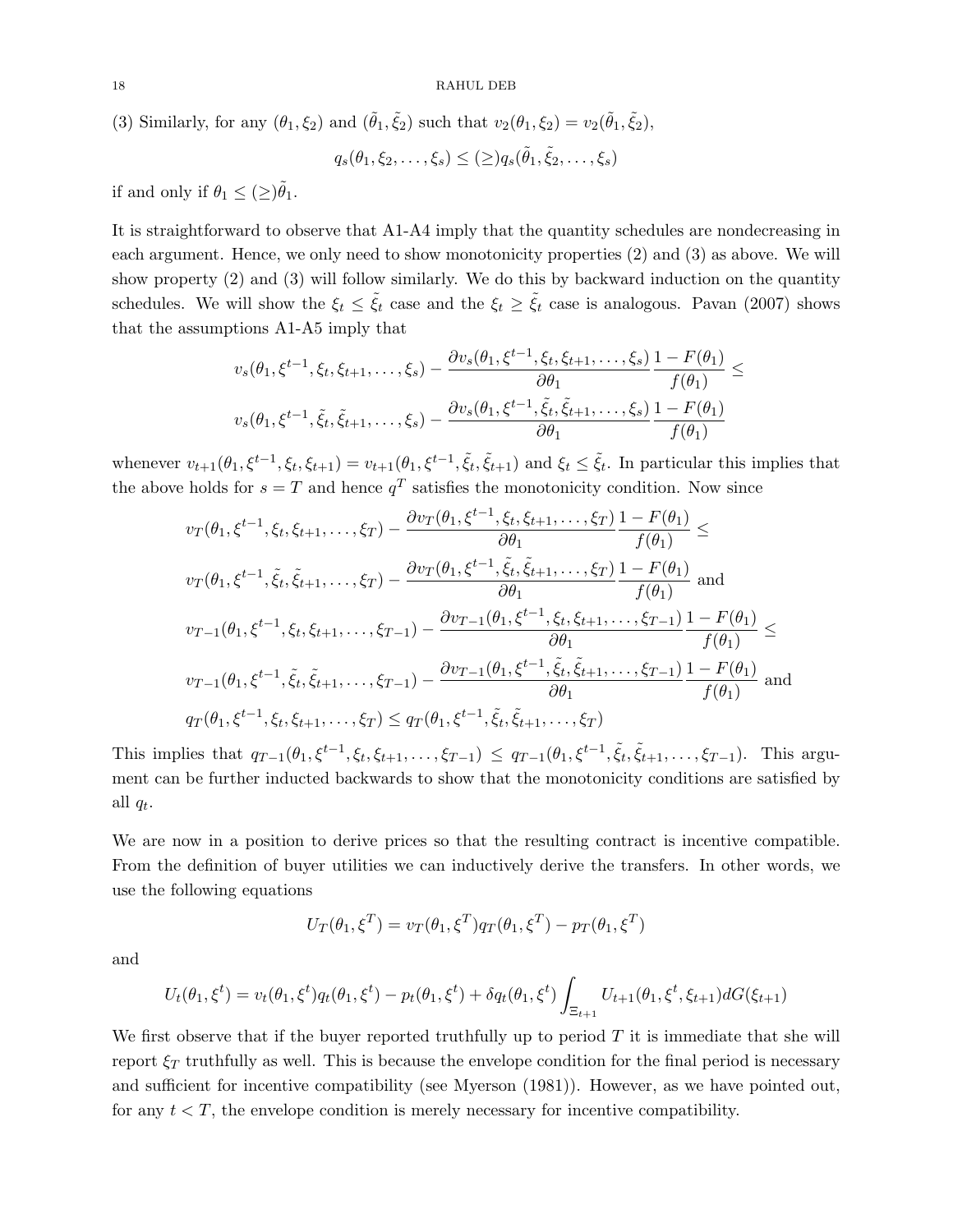We proceed inductively by choosing an arbitrary  $t < T$  and assuming that the contract is incentive compatible for periods  $s > t$ . This implies that if the buyer reports truthfully till period t, then the best she can do is to report truthfully for any subsequent period. Now we show that it is optimal for the buyer to report truthfully at period t having reported truthfully till period  $t-1$ . If instead, she reports  $\hat{\xi}_t \neq \xi_t$  in period t, she gets

$$
\hat{U}_t(\theta_1, \xi^{t-1}, \xi_t; \theta_1, \xi^{t-1}, \hat{\xi}_t) = v_t(\theta_1, \xi^t) q_t(\theta_1, \xi^{t-1}, \hat{\xi}_t) - p_t(\theta_1, \hat{\xi}^t) + \delta q_t(\theta_1, \xi^{t-1}, \hat{\xi}_t) \int_{\Xi_{t+1}} \hat{U}_{t+1}(\theta_1, \xi^t, \xi_{t+1}; \theta, \xi_{t-1}, \hat{\xi}_t) dG(\xi_{t+1})
$$

Now note that

$$
\hat{U}_t(\theta_1, \xi^{t-1}, \xi_t; \theta_1, \xi^{t-1}, \hat{\xi}_t) =
$$
\n
$$
U_t(\theta_1, \xi^{t-1}, \hat{\xi}_t) + [v_t(\theta_1, \xi^t) - v_t(\theta_1, \hat{\xi}^t)]q_t(\theta_1, \xi^{t-1}, \hat{\xi}_t) +
$$
\n
$$
\delta q_t(\theta_1, \xi^{t-1}, \hat{\xi}_t) \int_{\Xi_{t+1}} \left[ \hat{U}_{t+1}(\theta_1, \xi^t, \xi_{t+1}; \theta, \xi_{t-1}, \hat{\xi}_t) - U_{t+1}(\theta_1, \xi^{t-1}, \hat{\xi}_t, \xi_{t+1}) \right] dG(\xi_{t+1})
$$

Hence we can rewrite the incentive constraint as

(15) 
$$
U_t(\theta_1, \xi^{t-1}, \xi_t) - U_t(\theta_1, \xi^{t-1}, \hat{\xi}_t) \ge
$$

$$
\int_{\hat{\xi}_T}^{\xi_t} \left[ \frac{\partial v_t(\theta_1, \xi^{t-1}, \tilde{\xi}_t)}{\partial \tilde{\xi}_t} q_t(\theta_1, \xi^{t-1}, \hat{\xi}_t) \right] d\tilde{\xi} +
$$

$$
\delta q_t(\theta_1, \xi^{t-1}, \hat{\xi}_t) \int_{\hat{\xi}_T}^{\xi_t} \left[ \int_{\Xi_{t+1}} \frac{\partial \hat{U}_{t+1}(\theta_1, \xi^{t-1}, \tilde{\xi}_t, \xi_{t+1}; \theta, \xi_{t-1}, \hat{\xi}_t)}{\partial \tilde{\xi}_t} dG(\xi_{t+1}) \right] d\tilde{\xi}_t
$$

Taking the difference between utilities and using the envelope theorem at period t yields

(16) 
$$
U_t(\theta_1, \xi^{t-1}, \xi_t) - U_t(\theta_1, \xi^{t-1}, \hat{\xi}_t) =
$$
  
\n
$$
\int_{\hat{\xi}_t}^{\xi_t} \left\{ \frac{\partial v_t(\theta_1, \xi^{t-1}, \tilde{\xi}_t)}{\partial \tilde{\xi}_t} q_t(\theta_1, \xi^{t-1}, \tilde{\xi}_t) +
$$
  
\n
$$
q_t(\theta_1, \xi^{t-1}, \tilde{\xi}_t) \int_{\Xi_{t+1}} \cdots \int_{\Xi_T} \left[ \delta \frac{\partial v_{t+1}(\theta_1, \xi^{t-1}, \tilde{\xi}_t, \xi_{t+1})}{\partial \tilde{\xi}_t} q_{t+1}(\theta_1, \xi^{t-1}, \tilde{\xi}_t, \xi_{t+1}) + \cdots +
$$
  
\n
$$
\delta^{T-t} \frac{\partial v_T(\theta_1, \xi^{t-1}, \tilde{\xi}_t, \xi_{t+1}, \dots, \xi_T)}{\partial \tilde{\xi}_t} \Big( \prod_{s=t+1}^T q_s(\theta_1, \xi^{t-1}, \tilde{\xi}_t, \dots, \xi_s) \Big) \right] dG(\xi_{t+1}) \dots dG(\xi_T) \Big\} d\tilde{\xi}_t
$$

Similarly the envelope theorem at period  $t + 1$  yields

(17) 
$$
\frac{\partial \hat{U}_{t+1}(\theta_1, \xi^{t-1}, \tilde{\xi}_t, \xi_{t+1}; \theta_1, \xi^{t-1}, \hat{\xi}_t)}{\partial \tilde{\xi}_t} = \frac{\partial v_{t+1}(\theta_1, \xi^{t-1}, \tilde{\xi}_t, \xi_{t+1})}{\partial \tilde{\xi}_t} q_{t+1}(\theta_1, \xi^{t-1}, \hat{\xi}_t, \hat{\xi}_{t+1}^*(\tilde{\xi}_t)) + \delta q_{t+1}(\theta_1, \xi^{t-1}, \hat{\xi}_t, \hat{\xi}_{t+1}^*(\tilde{\xi}_t)) \int_{\Xi_{t+2}} \frac{\partial \hat{U}_{t+2}(\theta_1, \xi^{t-1}, \tilde{\xi}_t, \xi_{t+1}, \xi_{t+2}; \theta_1, \xi^{t-1}, \hat{\xi}_t, \hat{\xi}_{t+1}^*(\tilde{\xi}_t))}{\partial \tilde{\xi}_t} dG(\xi_{t+2})
$$

where  $\hat{\xi}_{t+1}^*(\tilde{\xi}_t)$  is the optimal report in period  $t+1$  given that she reported  $\hat{\xi}_t$  in period t.  $\hat{\xi}_{t+1}^*(\tilde{\xi}_t)$ is the implicit solution to the equation  $v_{t+1}(\theta_1,\xi^{t-1},\hat{\xi}_t,\hat{\xi}_{t+1}^*) = v_{t+1}(\theta_1,\xi^{t-1},\tilde{\xi}_t,\xi_{t+1})$ . The reason